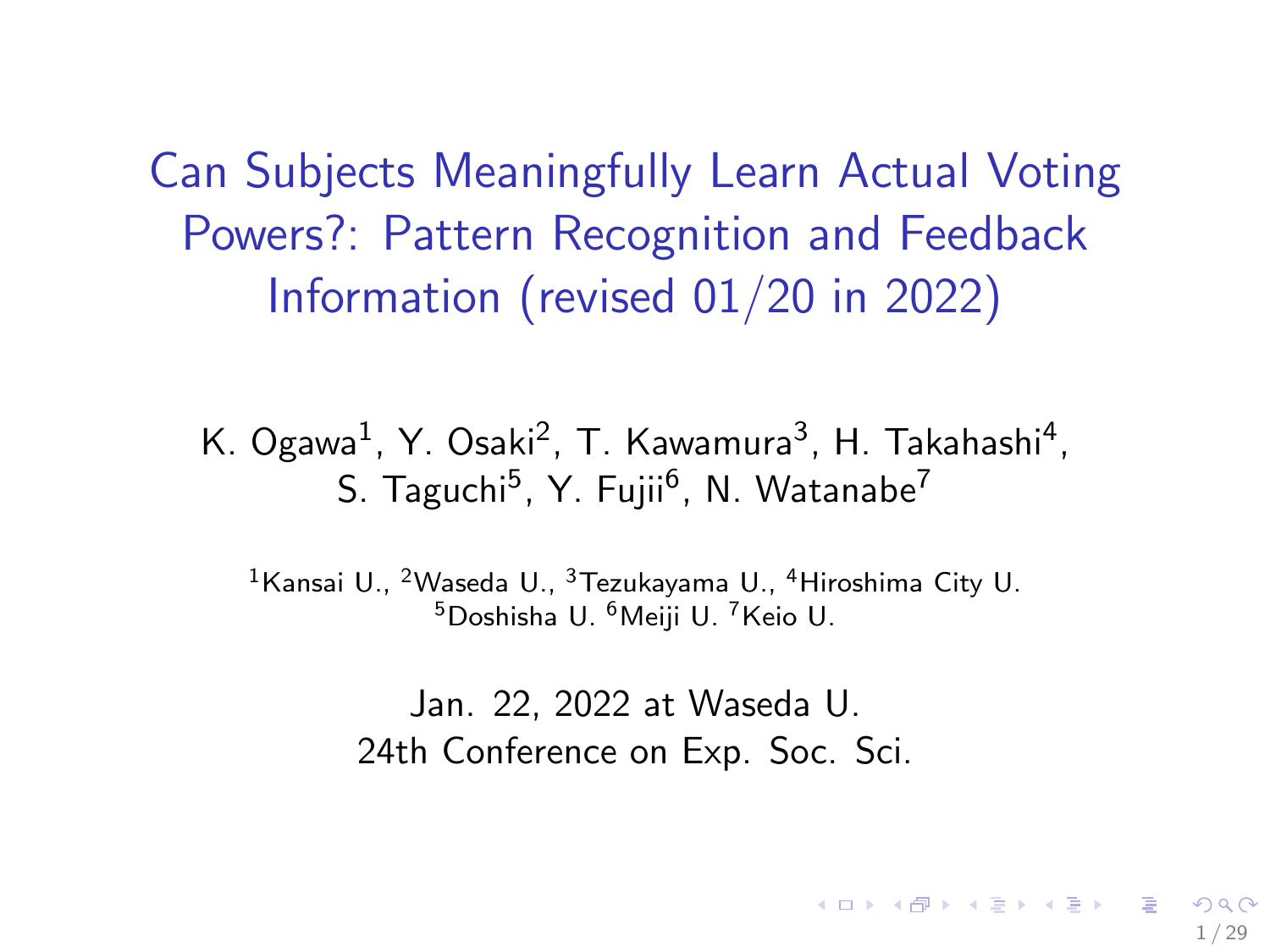## 1. Introduction: Research Question

- $\triangleright$  Our Concern: Who can "meaningfully" learn the latent feature of weighted voting under what information provision?
	- Gelman et al.  $(2004)$ : Empirical voting powers are different from the theoretical predictions (Shapley-Schubik, 1954; Banzhaf, 1965).
	- $\blacktriangleright$  Felsenthal and Machover (1998): It would be difficult for people to see the underlying relationship between the actual voting powers and the nominal voting weights.

Why?: We should use weighted voting better, because it is a popular collective decision-making system.

2 / 29

 $\mathbf{E} = \mathbf{A} \oplus \mathbf{A} + \mathbf{A} \oplus \mathbf{A} + \mathbf{A} \oplus \mathbf{A} + \mathbf{A} \oplus \mathbf{A}$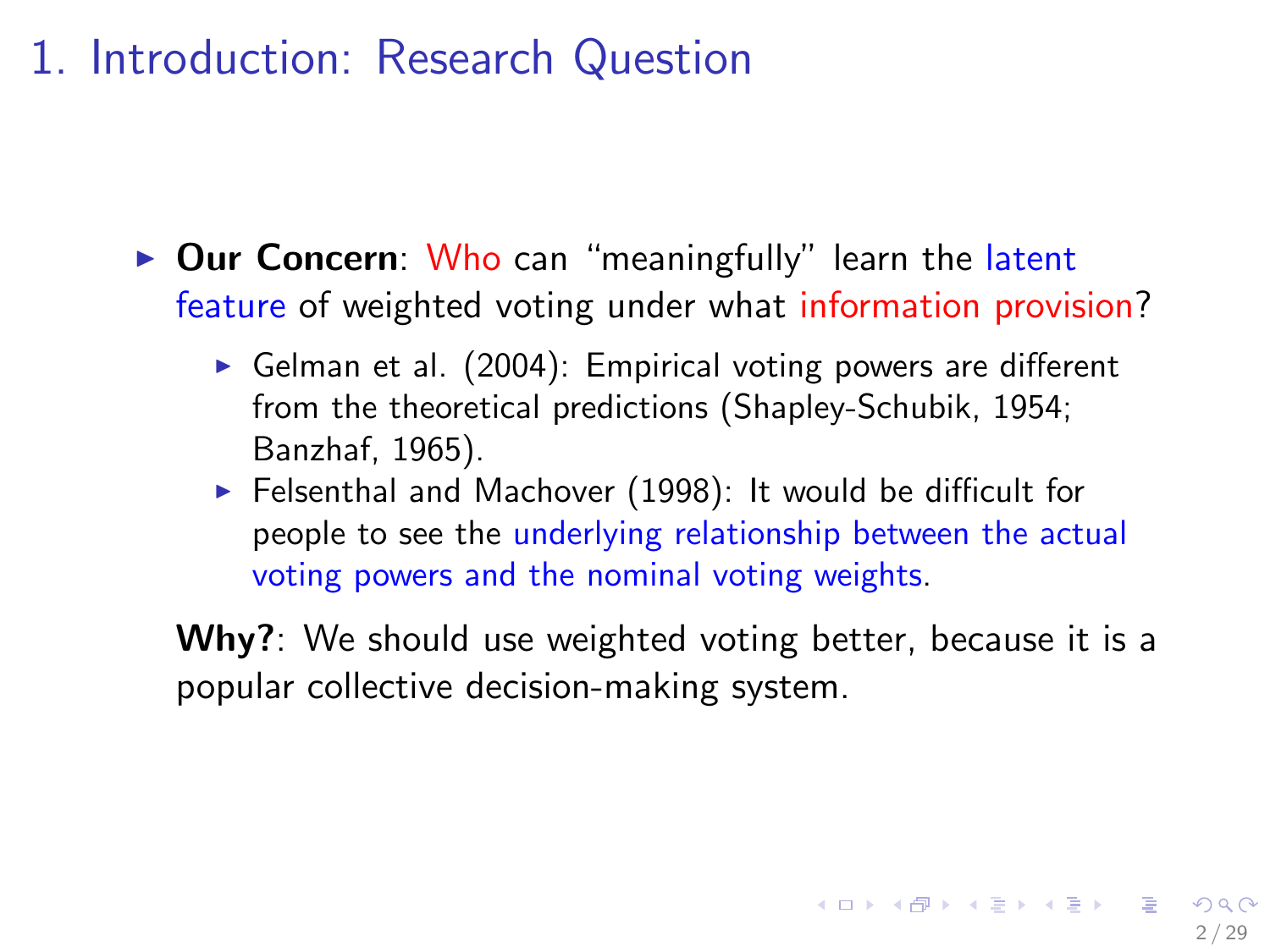## 1. Introduction: How to answer?

When people generalize what they have learned in a situation to a similar but different one, this higher order concept of learning is called meaningful learning (Rick and Weber, 2010).

- $\triangleright$  2-armed bandit experiment: subjects choose one of two weighted voting games repeatedly and their payoffs were determined stochastically according to a payoff-generating function that was hidden from subjects (Guerci et al. 2017).
- $\triangleright$  subjects' ability for pattern recognition of payoffs: measured by Raven's APM test (Raven score).
- $\triangleright$  feedback information: Full-fb, Partial-fb, and No-fb of their payoffs immediately after their choice.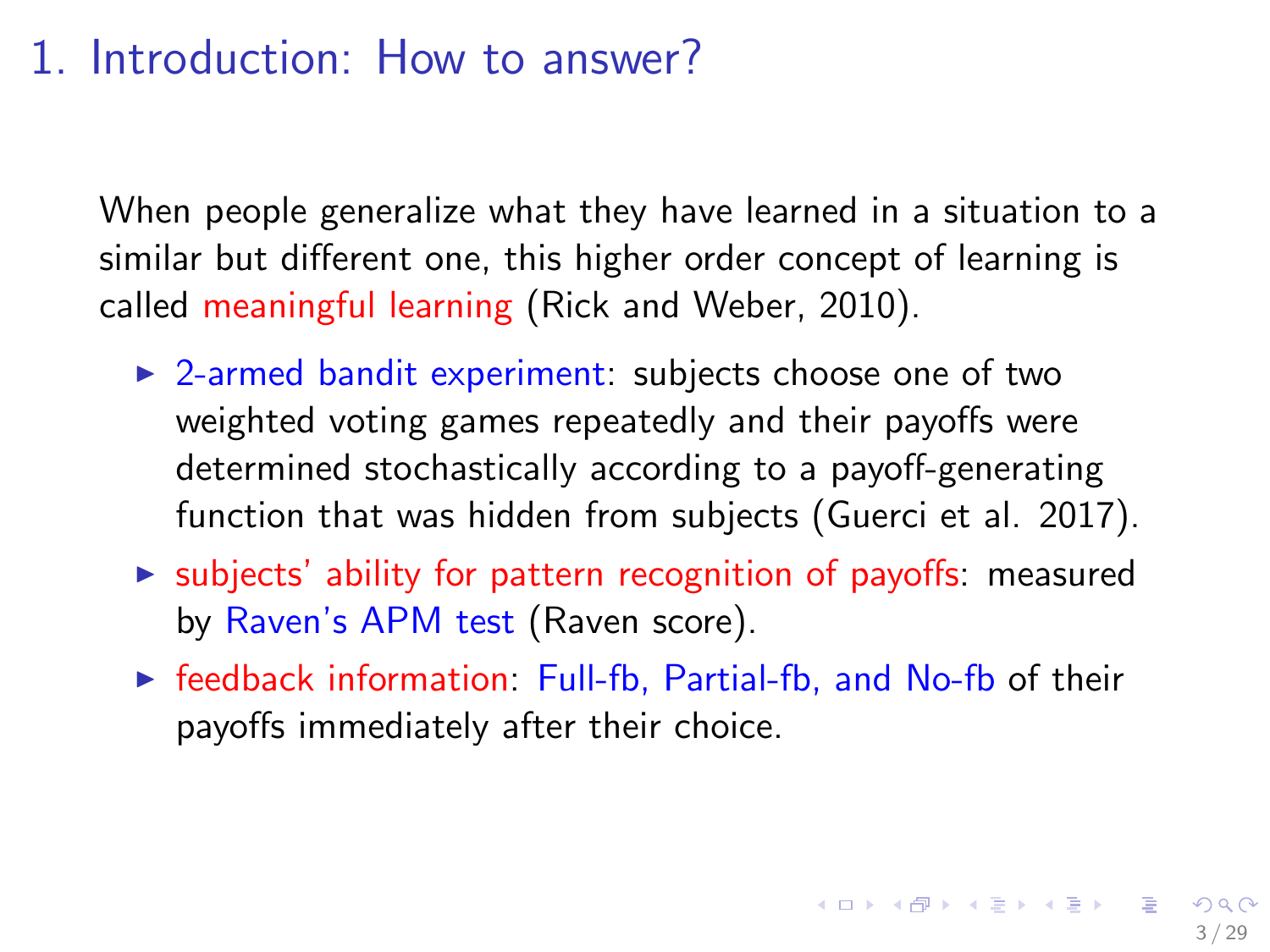# 1. Introduction: Results

We affirmatively confirmed the following hypotheses.

- $\blacktriangleright$  H1: Immediate feedback information about subjects' payoffs confused their inference on the relationship between nominal voting weights and actual payoffs so that they took the win-stay-lose-shift strategy (Nowak-Sigmund, 1993).
- $\blacktriangleright$  H2: Withholding feed-back information promoted meaningful leaning at the sites where subjects had significantly higher Raven scores on average.
- $\blacktriangleright$  H3: Subjects who have experienced easier binary choice problems in early periods for their learning process meaningfully learn the underlying structure of weighted voting.

Our experimental sites: Kansai U, Osaka SU, Doshisha, and Hiroshima CU.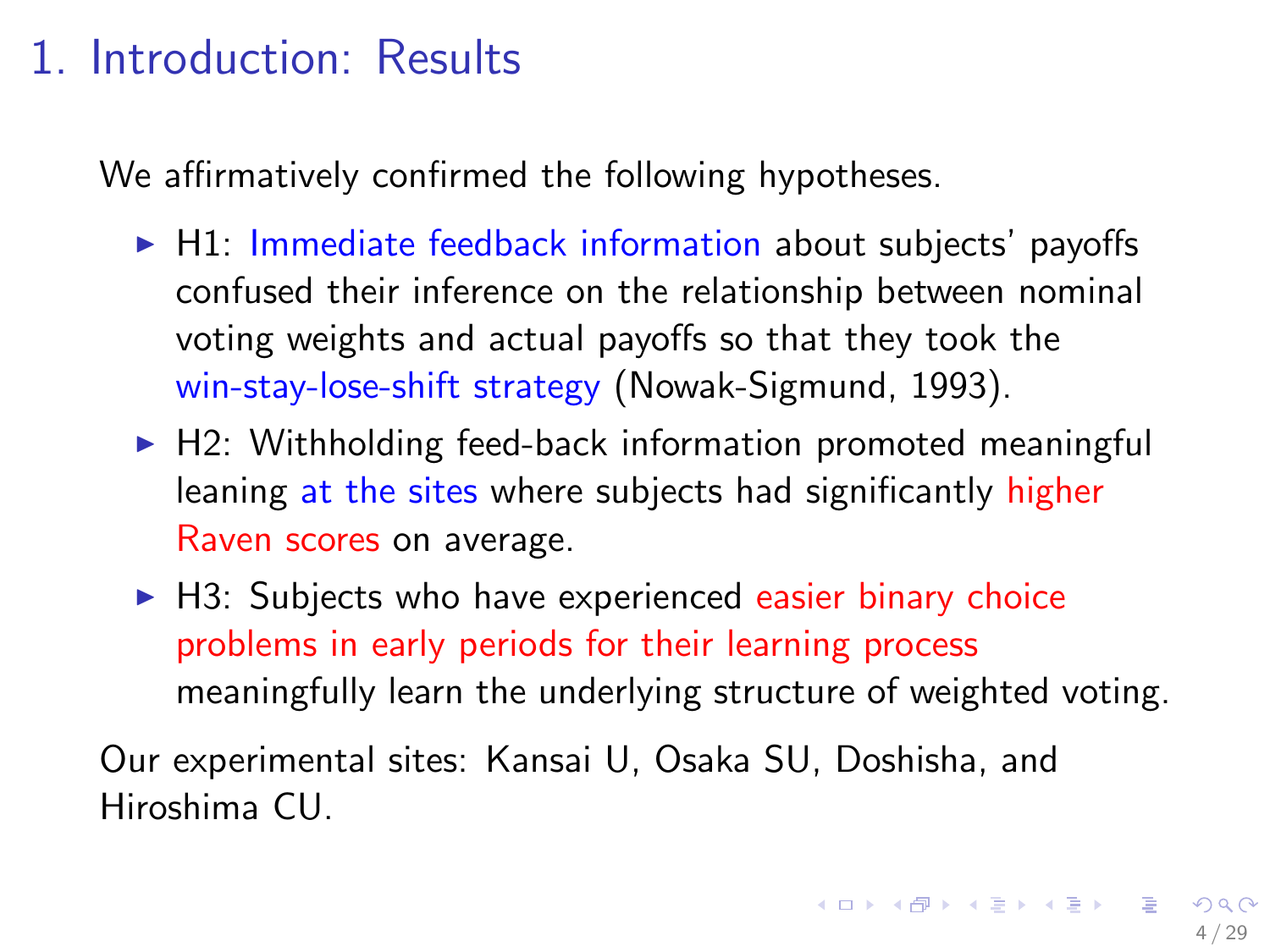# 2. Experimental Design: Binary Choice Problem

- $\triangleright$  Subjects choose one of two weighted voting games.
	- $\blacktriangleright$  [q;  $v_1, v_2, v_3, v_4$ ]; q is the quota,  $v_i$  is the voting weight.
	- Each subject acts as Member 1, who has  $v_1$ .
- $\triangleright$  clearly informed that the other three members are all fictitious.
- $\triangleright$  one binary choice problem for the first 40 periods, and a similar but different one in the following 20 periods;  $A \rightarrow B$ ,  $B \rightarrow A$ ,  $C \rightarrow D$ ,  $D \rightarrow C$
- **P** payoff generating function: Deagan-Packel index
	- $\triangleright$  The correct answer is Choice 2.

Table: Binary choice problems and expected payoffs for Member 1

| Problem | Choice 1         | (expected payoff)             | Choice 2         | (expected payoff)             |
|---------|------------------|-------------------------------|------------------|-------------------------------|
|         | [14; 5, 3, 7, 7] | $(120 \times 2/3 \times 1/3)$ | [14; 5, 4, 6, 7] | $(120 \times 3/4 \times 1/3)$ |
| В       | [6; 1, 2, 3, 4]  | $(120 \times 1/3 \times 1/3)$ | [6; 1, 1, 4, 4]  | $(120 \times 2/3 \times 1/3)$ |
|         | [14; 3, 5, 6, 8] | $(120 \times 2/3 \times 1/3)$ | [14; 3, 6, 6, 7] | $(120 \times 3/4 \times 1/3)$ |
|         | [9; 1, 3, 5, 6]  | $(120 \times 1/3 \times 1/3)$ | [9; 1, 2, 6, 6]  | $(120 \times 2/3 \times 1/3)$ |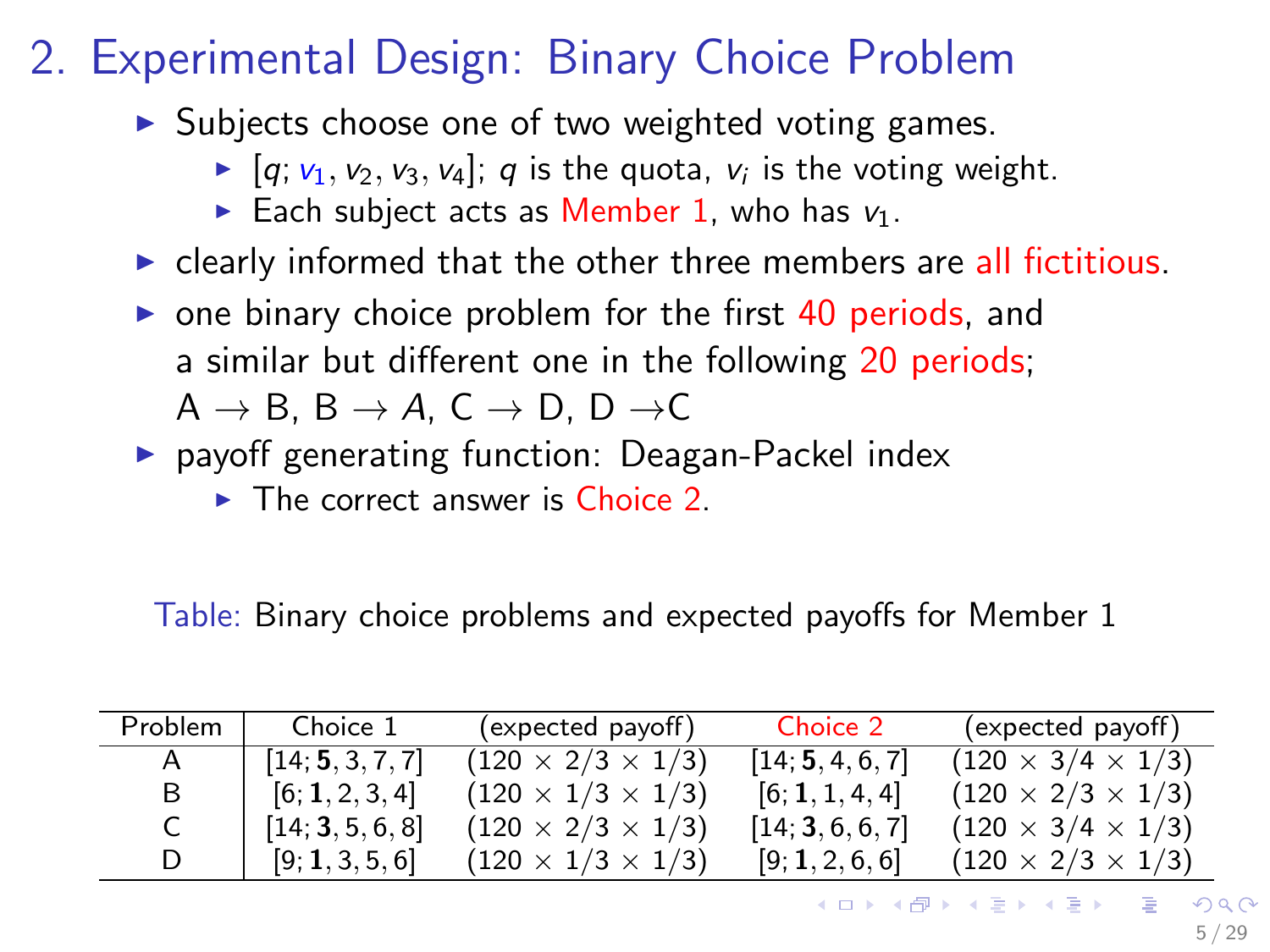- In three feedback treatments:  $(1)$  no feedback  $(No-fb)$ ,  $(2)$ partial feedback (Part-fb), and (3) full feedback (Full-fb).
- $\triangleright$  a 30-second time limit for the choice stage, and a 10-second limit for the feedback stage
	- $\triangleright$  no choice within 30 seconds  $\rightarrow$  zero point
	- $\blacktriangleright$  "Wait" message is given in feedback stage for No-fb.

6 / 29

イロト 不優 ト 不思 ト 不思 トー 温

- $\blacktriangleright$  1 point is converted 1 JPY.
- $\blacktriangleright$  zTree (Fischbacher, 2007) is used.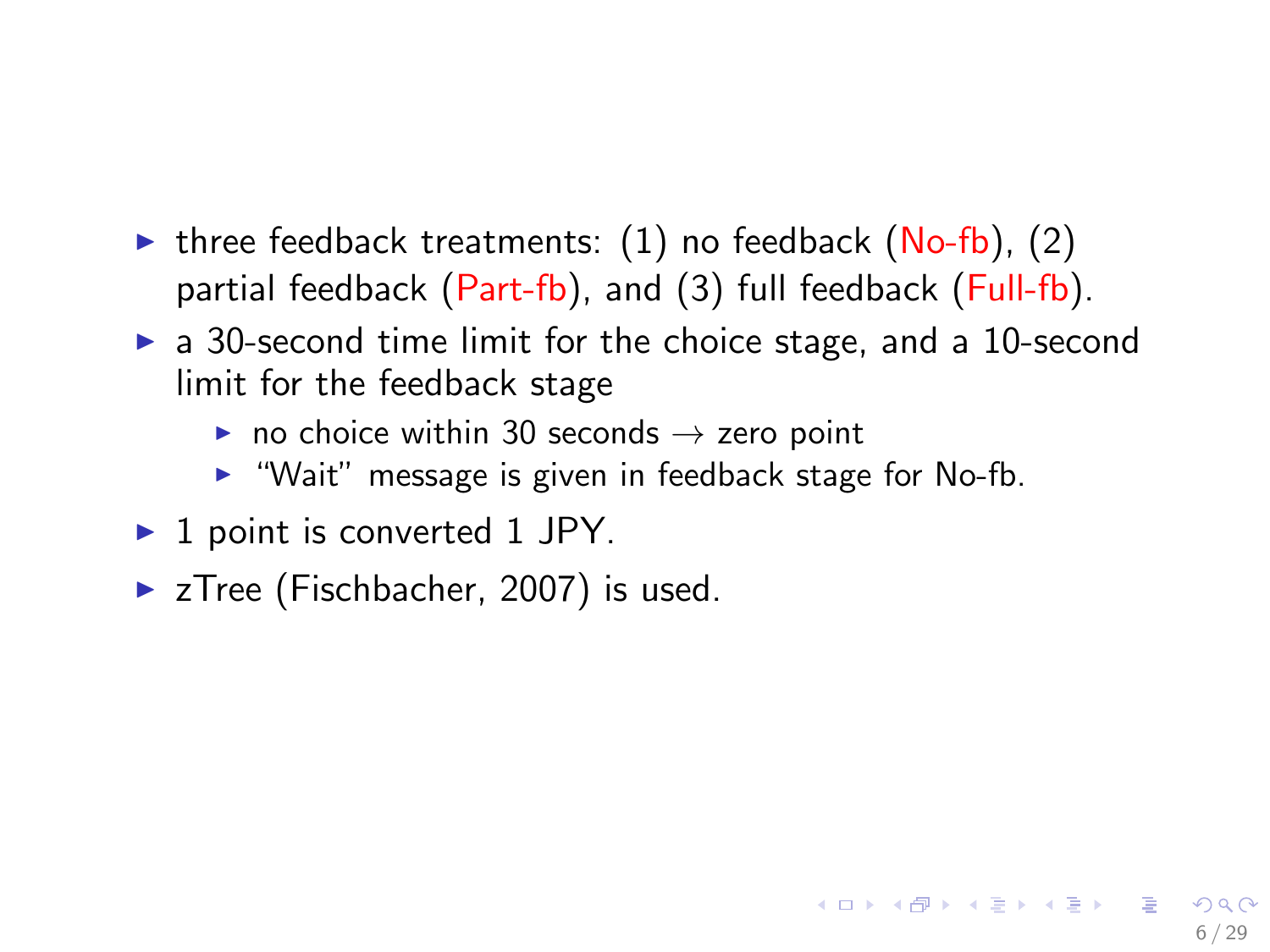Please choose one out of the following two committees (Choice 1 or Choice 2). Each committee decides a distribution of 120 points among four members. You are Member 1.

In both committees, 22 votes are apportioned to those members and you have 5 votes.

Any proposals of point distributions need 14 votes in favor to be adopted.

Choice 1 [14; **5**, 3, 7, 7], Choice 2 [14; **5**, 4, 6, 7]

When subjects choose Choice 2 and MWC (5, 6, 7) appears, they see, for instance, the following results on their monitor, regardless of any treatments.

You chose the following committee.

Choice 2: [14; 5, 4, 6, 7].

KID KAR KERKER E 1990 7 / 29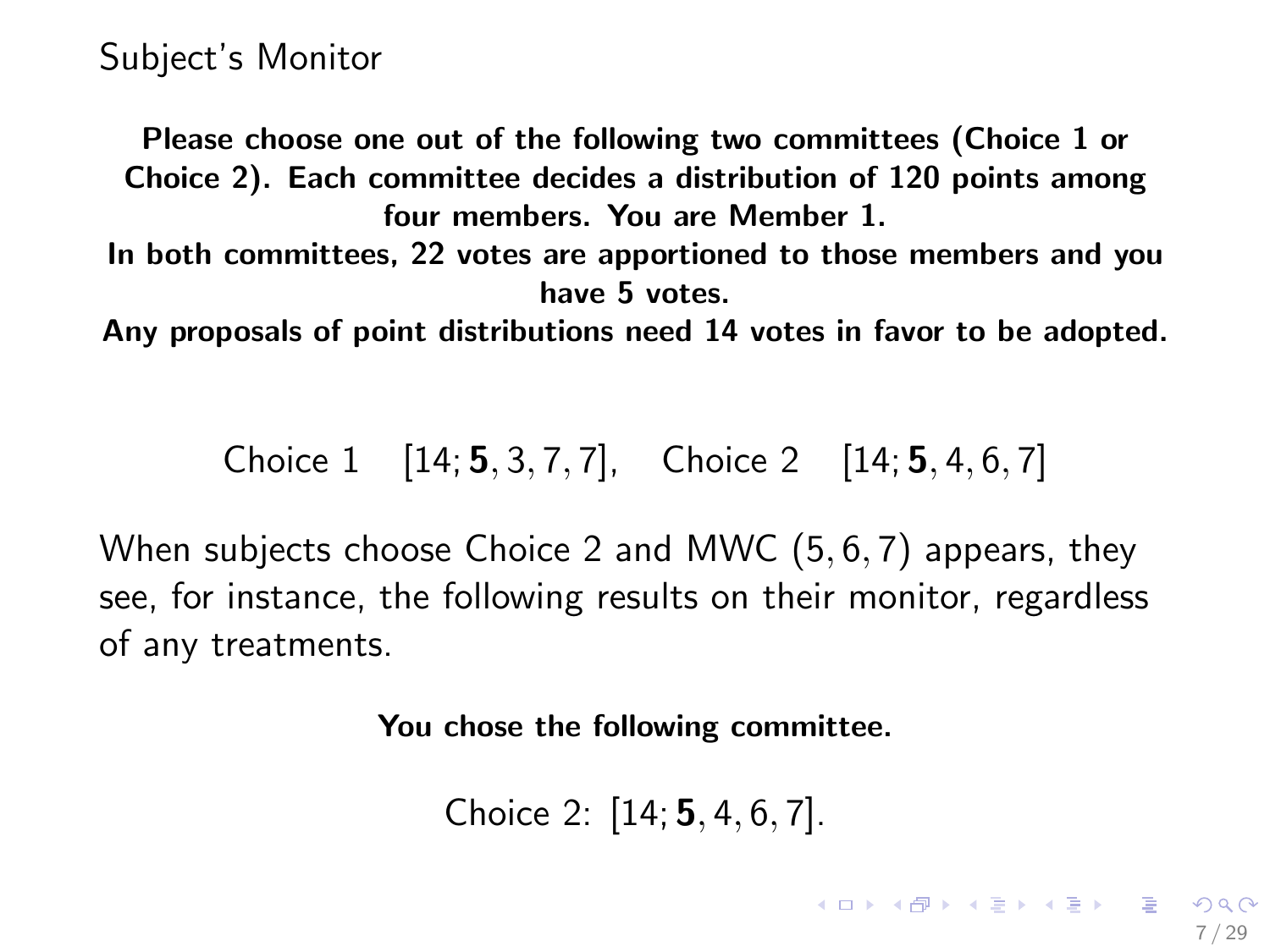Next, in the full-feedback treatment, subjects see

#### The committee decided to distribute 120 points this time as follows. You obtained 40 points this time.

(40, 0, 40, 40)

on their monitors. In the partial-feedback treatment, the payoff distribution is not shown, but rather the following note is shown on their monitors:

#### You have obtained 40 points this time.

In the no-feedback treatment, the payoff distribution is not shown and simply

#### Please wait for a while.

8 / 29

**KORK EX KEY A BY A GAA** 

is shown on the subjects' monitors.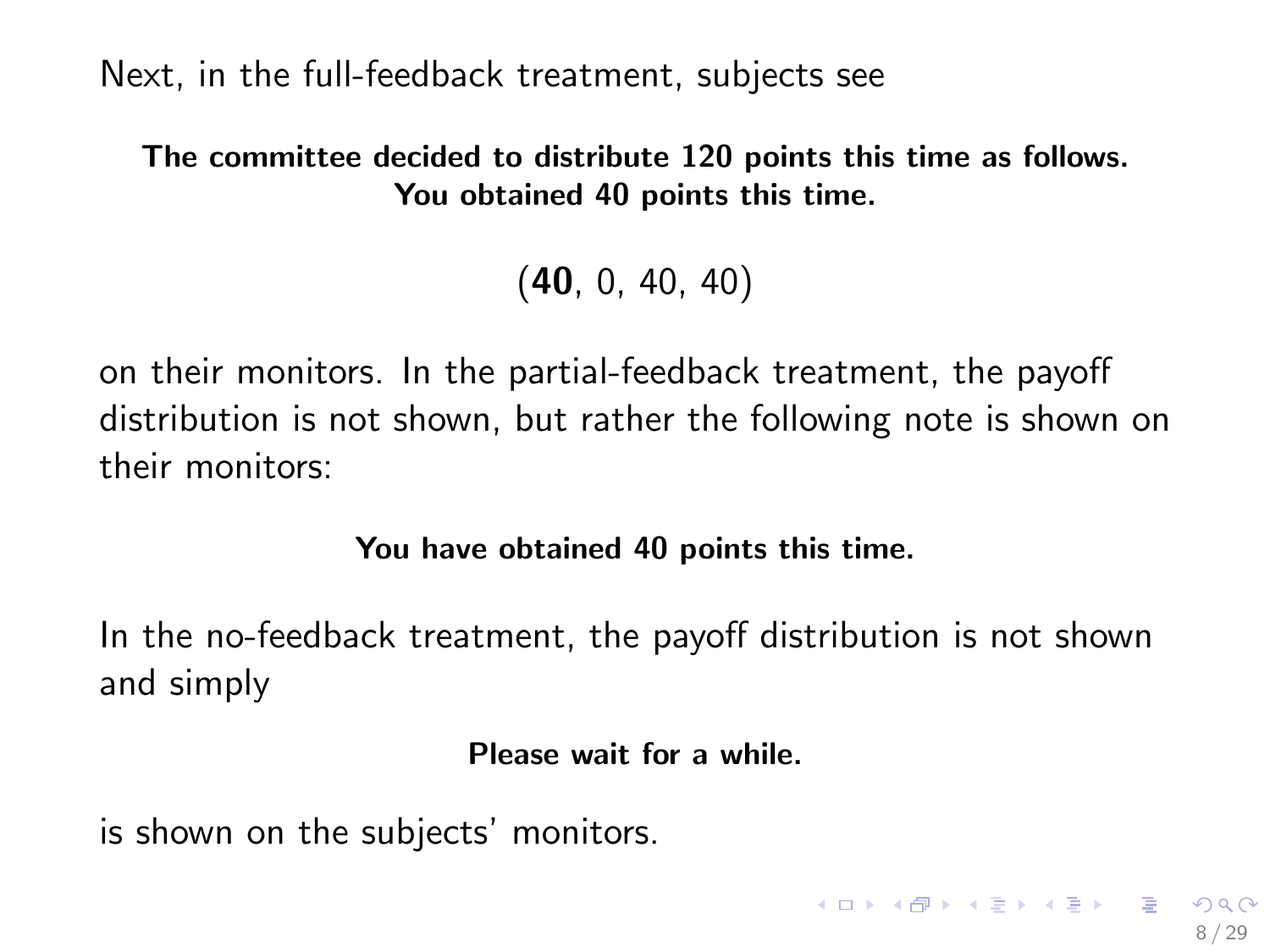- $\triangleright$  Raven test: measuring subjects' ability of pattern recognition, which fits our bandit experiment.
	- In each question of the test, eight patterns are drawn, and the subject selects a pattern that matches those visual patterns from the options.
	- $\triangleright$  Our subjects are asked to learn the pattern of payoffs
- $\triangleright$  We used 16 questions excerpted from the Raven's APM test.
	- $\triangleright$  The APM version is composed of 48 questions in total.
	- $\triangleright$  Subjects answered 16 questions within 10 minutes after completing the binary choice problems.
	- $\triangleright$  Colored Progressive Matrices (CPM), Standard Progressive Matrices (SPM), and Advanced Progressive Matrices (APM), in ascending order of difficulty.
		- Gill and Prowse (2016) and Basteck and Mantovani (2018) used the SPM version, while Proto et al. (2019) used the APM version. Guerci et al. (2017) used 16 questions of the Raven APM test.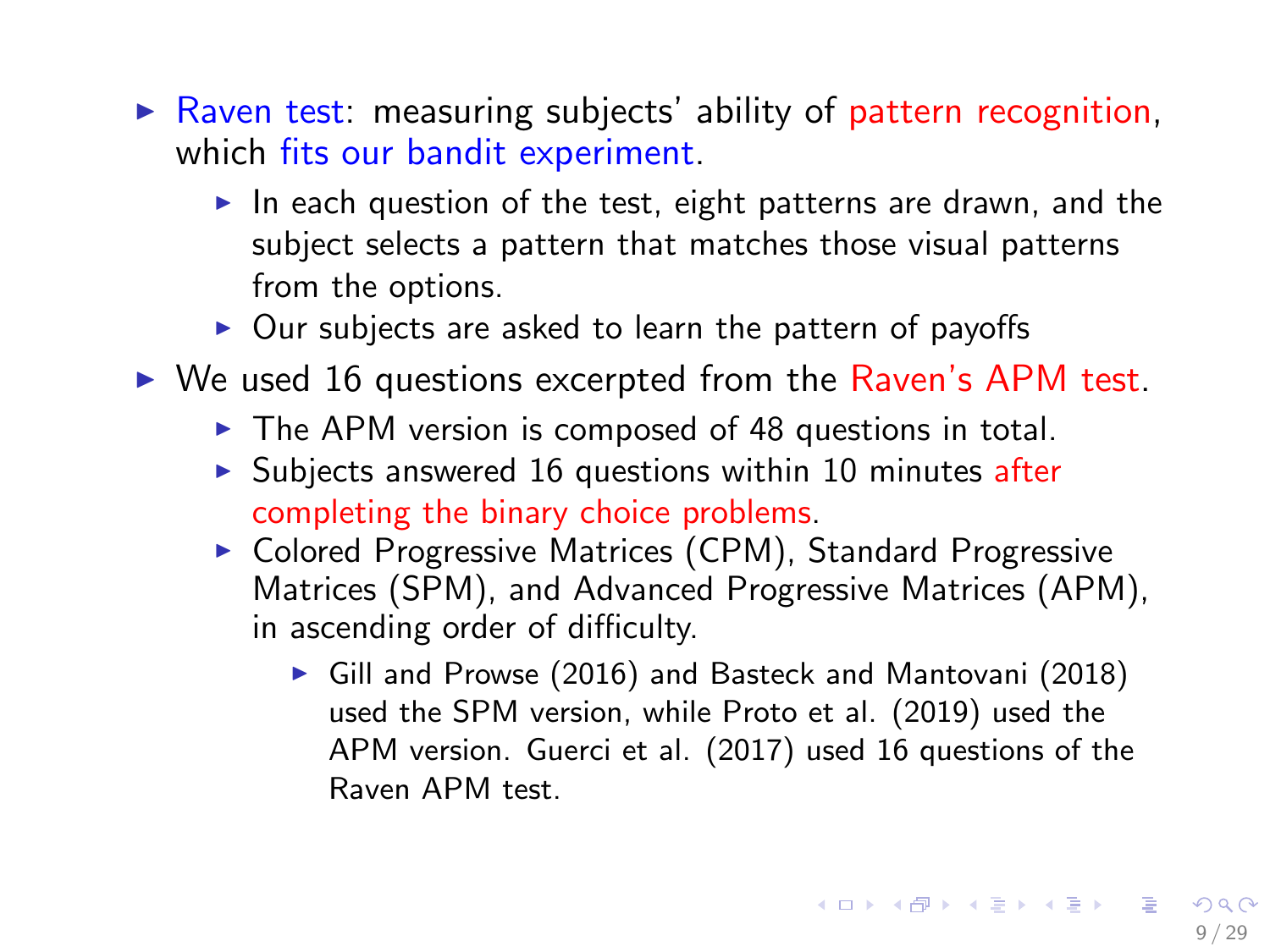# 2. Experimental Design: Session Information

- March 2, 2018 to October 17, 2019
- $\triangleright$  Kansai University, Osaka Sangyo University, Doshisha University, Hiroshima City University
- $\triangleright$  undergraduate students who do not know indices of voting power. In total, 816 subjects participated.
- $\triangleright$  the average amount paid as a reward was 2534 JPY (1 USD was about 110 JPY at that time).
- $\triangleright$  rewards paid for participation (not incentive payment) was different at Kansai U-A and Osaka SU (Group A) from those of Kansai U-B, Doshisha, and Hiroshima CU (Group B).
- $\blacktriangleright$  The experimenter is the same for Group A. A text-to-speech software was used for Group B.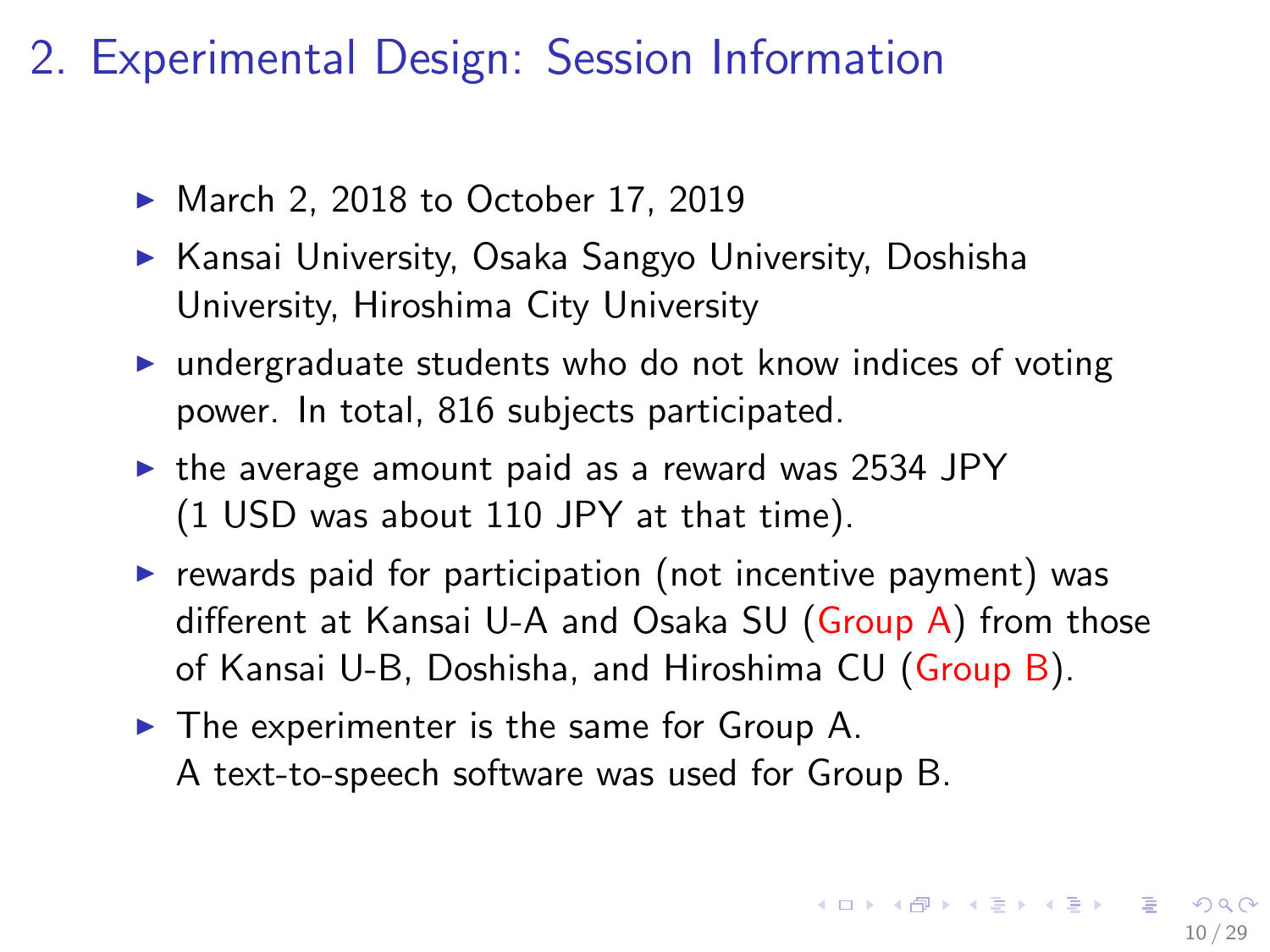#### Table: subjects' attribute information (p-val for Fisher exact test)

| site         | of subj.<br># | male | female | p-val          | econ | sci-eng | others |
|--------------|---------------|------|--------|----------------|------|---------|--------|
| Kansai U-A   | 240           | 128  | 112    |                | 21   | 53      | 166    |
| Osaka SU     | 120           | 99   | 21     | $<$ 0.001 $\,$ | 47   | 38      | 35     |
| Kansai U-B   | 197           | 98   | 99     |                | 24   | 41      | 132    |
| Doshisha     | 135           | 76   | 56     | 0.828          | 21   |         | 114    |
| Hiroshima CU | 124           | 49   | 75     | 0.047          |      | 24      | 100    |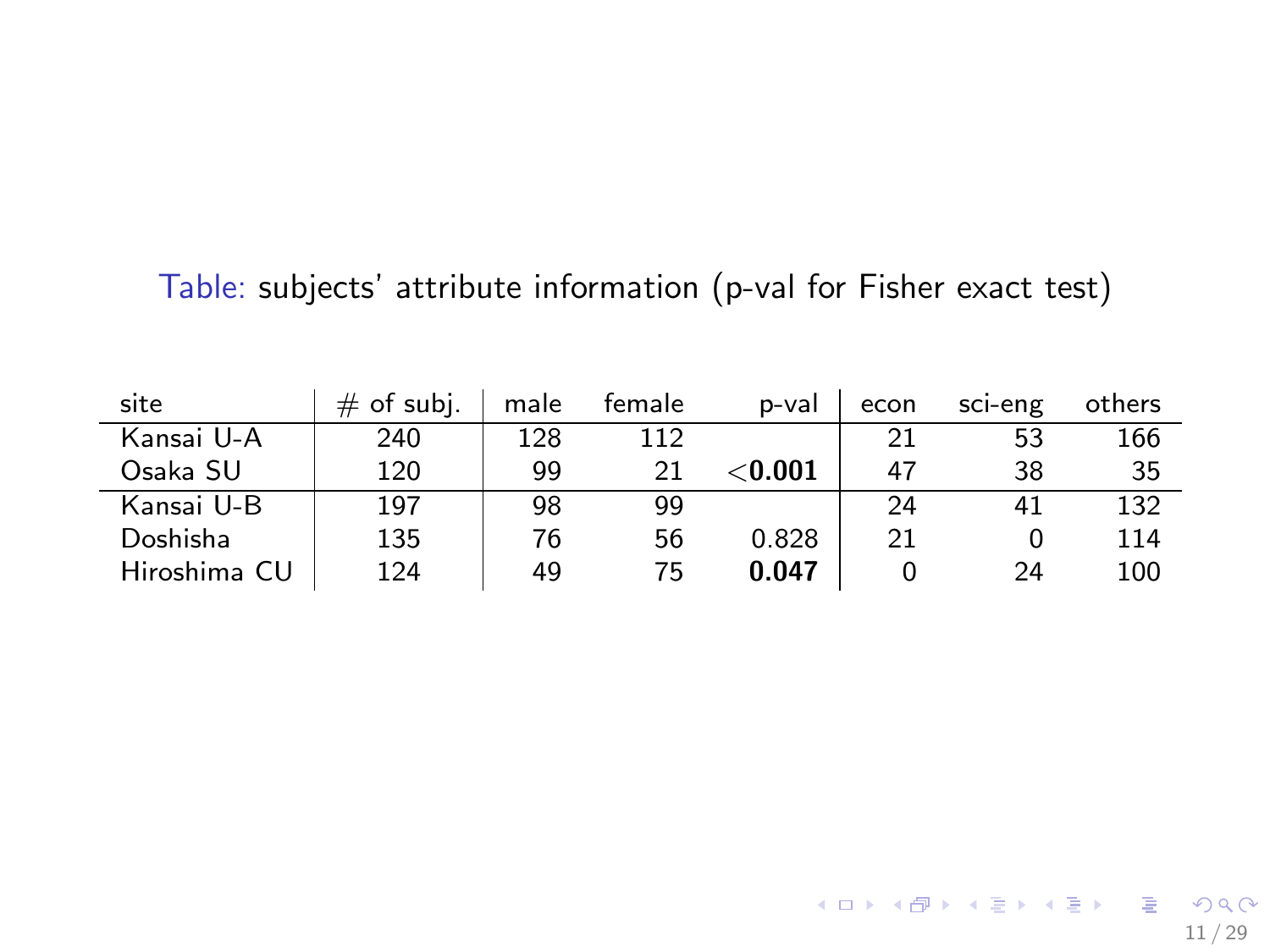| site         | $#$ of subj. | mean   | std.dev. | p-value | min | max |
|--------------|--------------|--------|----------|---------|-----|-----|
| Kansai U-A   | 240          | 11.208 | 2.170    |         |     | 16  |
| Osaka SU     | 120          | 10.625 | 3.041    | 0.027   |     | 16  |
| Kansai U-B   | 197          | 11.518 | 2.398    |         |     | 15  |
| Doshisha     | 135          | 11.578 | 2.300    | 0.890   | 5   | 16  |
| Hiroshima CU | 124          | 10.976 | 2.441    | 0.038   | 3   | 15  |

<span id="page-11-0"></span>Table: Raven scores of subjects: basic statistics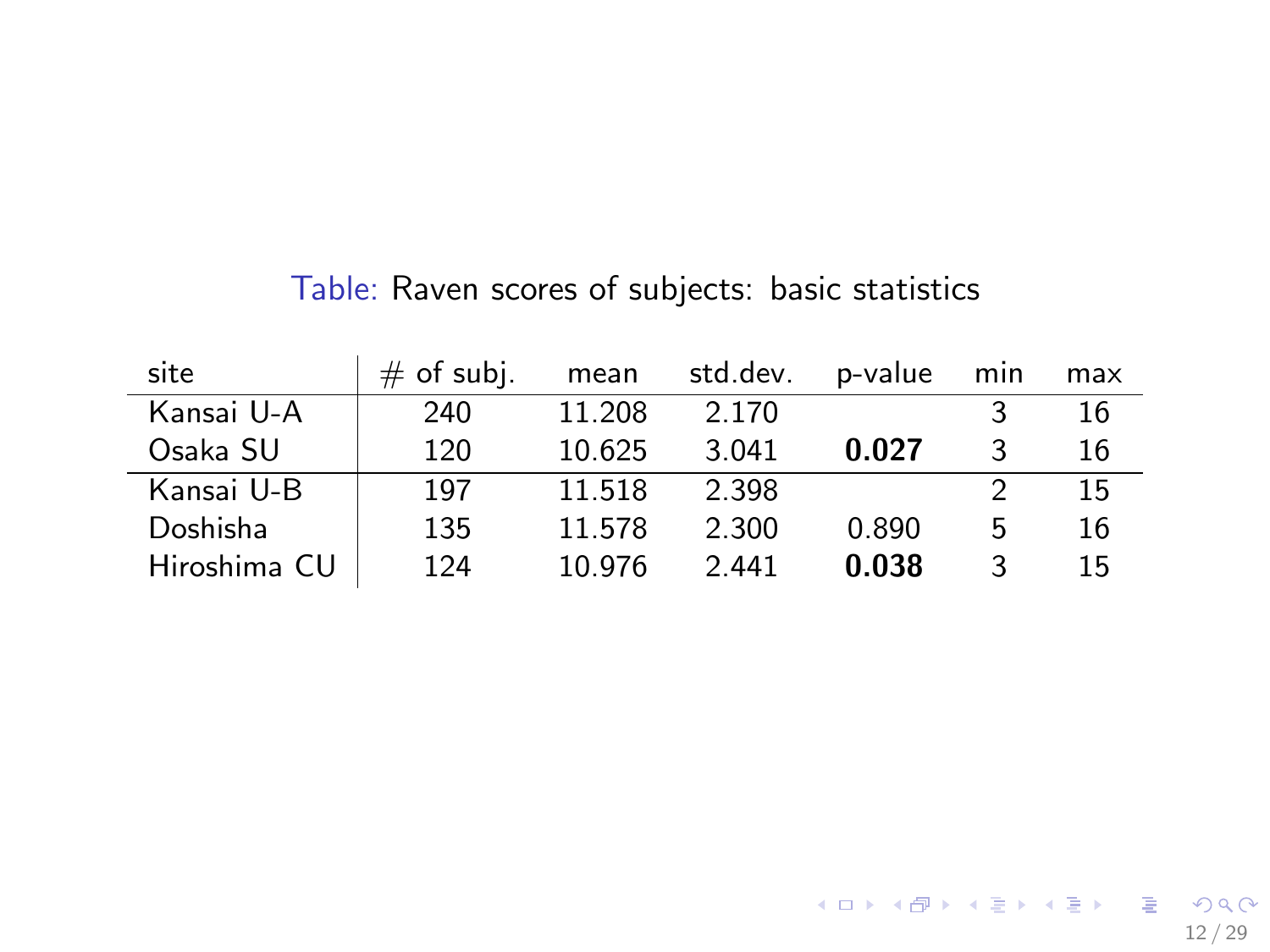#### Table: Raven scores of general public: basic statistics

<span id="page-12-0"></span>test site  $\#$  of subj. mean std. dev. min max EEL at Kansai U 1,057 7.986 3.326 0 16



Figure: Histogram of Raven scores of non-student general public

The Raven scores of our subjects are, on average[,](#page-11-0) [sig](#page-12-0)[n](#page-13-0)[ifi](#page-0-0)[ca](#page-28-0)[ntl](#page-0-0)[y](#page-28-0) higher than those of non-student general pu[bli](#page-11-0)c[.](#page-13-0)  $\mathbb{R}^3 \times \mathbb{R}^3 \times \mathbb{R}^3 \times \mathbb{R}^3$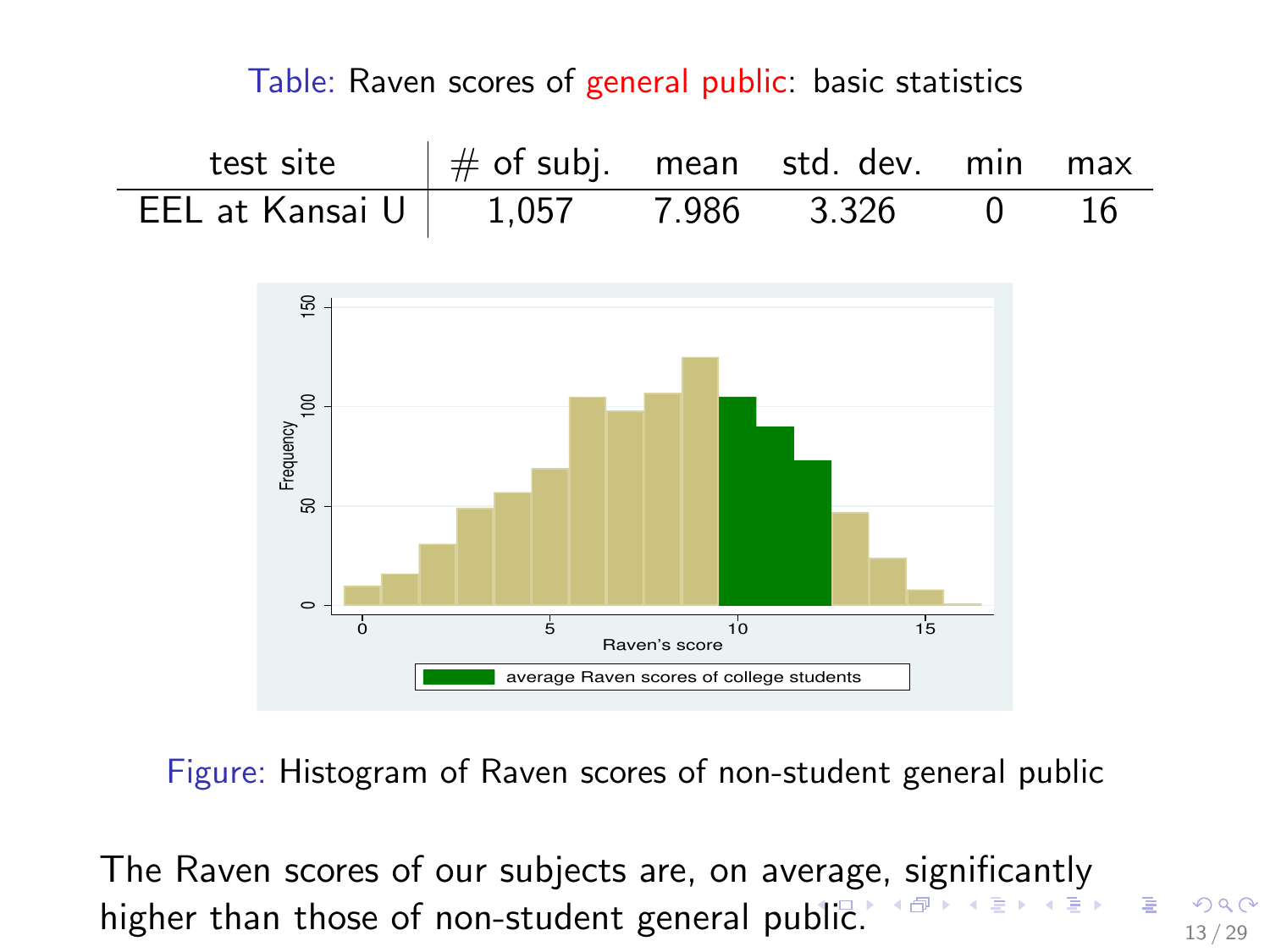# <span id="page-13-0"></span>2. Definitions and Analysis

Let  $\text{FR}_k^i$  denote the relative frequency of periods in which subject  $i$ chose the correct answer within the k-th block of 5 consecutive periods, that is, from  $5(k-1)+1$  to  $5k$ . The change in the relative frequencies that subject i chose the correct answer between the  $l$ -th block and the  $m$ -th block is defined as

 $\Delta \text{FR}_{l,m}^i = \text{FR}_{l}^i - \text{FR}_{m}^i,$ 

where  $l > m$ . Let  $\Delta FR_{l,m}$  denote a vector whose *i*-th component is  $\Delta \text{FR}^i_{l,m}$ .

**Definition 1**: For each binary choice problem, we consider that subjects learned the correct answers, if (1)  $\Delta FR_{8,1} > 0$ , (2) the WSLS strategy is not observed in the 8th block of 5 consecutive periods for the partial-feedback and full-feedback treatments, and (3) the rate of correct answers is at least  $60\%$  in the 8th block, regardless of feedback treatments.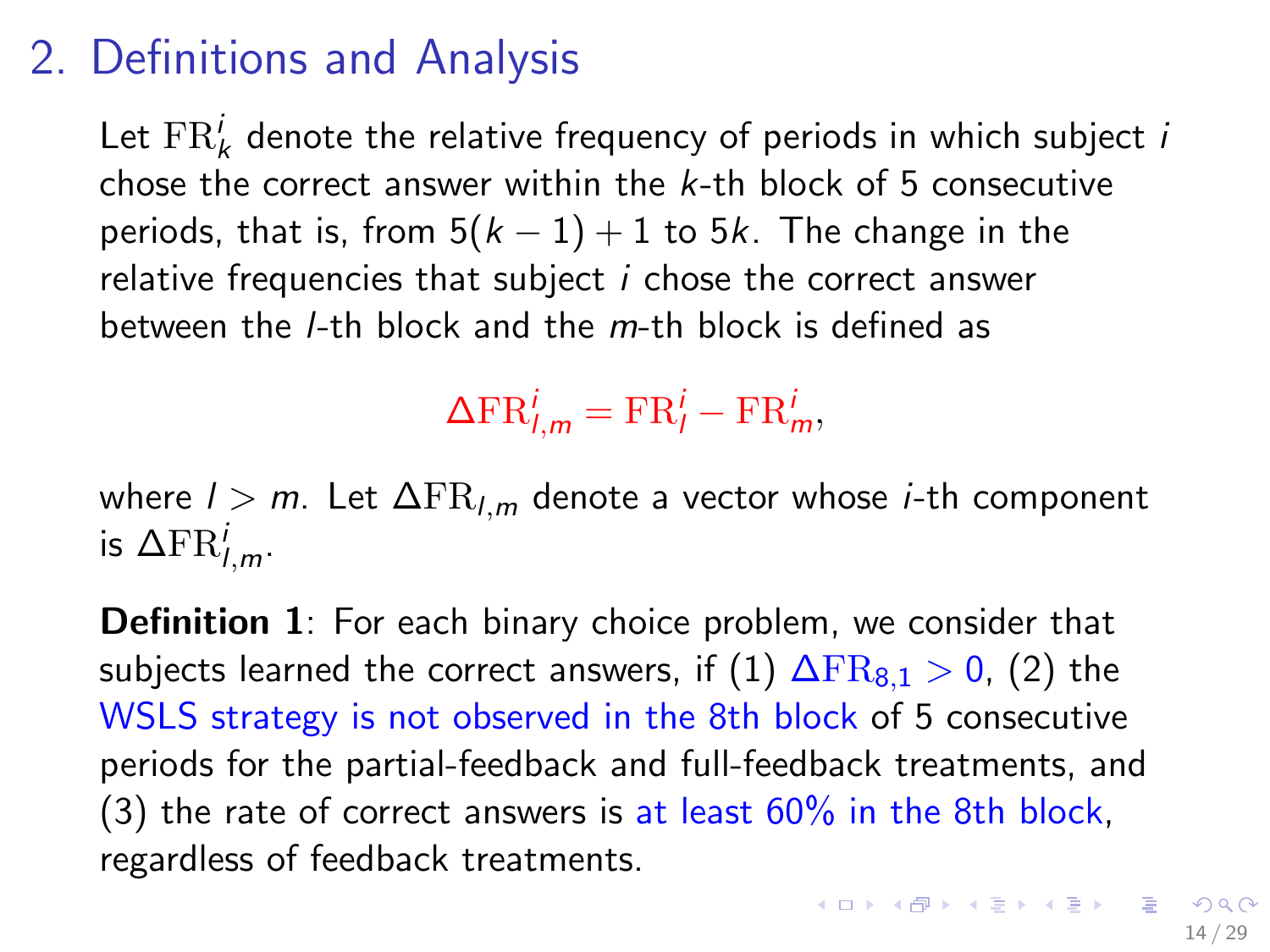Result 1: For the partial feedback treatment, subjects' learning was observed in Problem B at Kansai U-A and Osaka SU. For no-feedback treatment, subjects' learning was observed in Problems B and D at Kansai U-A.

Result 2: At Kansai U-B and Doshisha, no learning by subjects was observed, but at Hiroshima CU, it was observed in Problem B for the full-feedback treatment.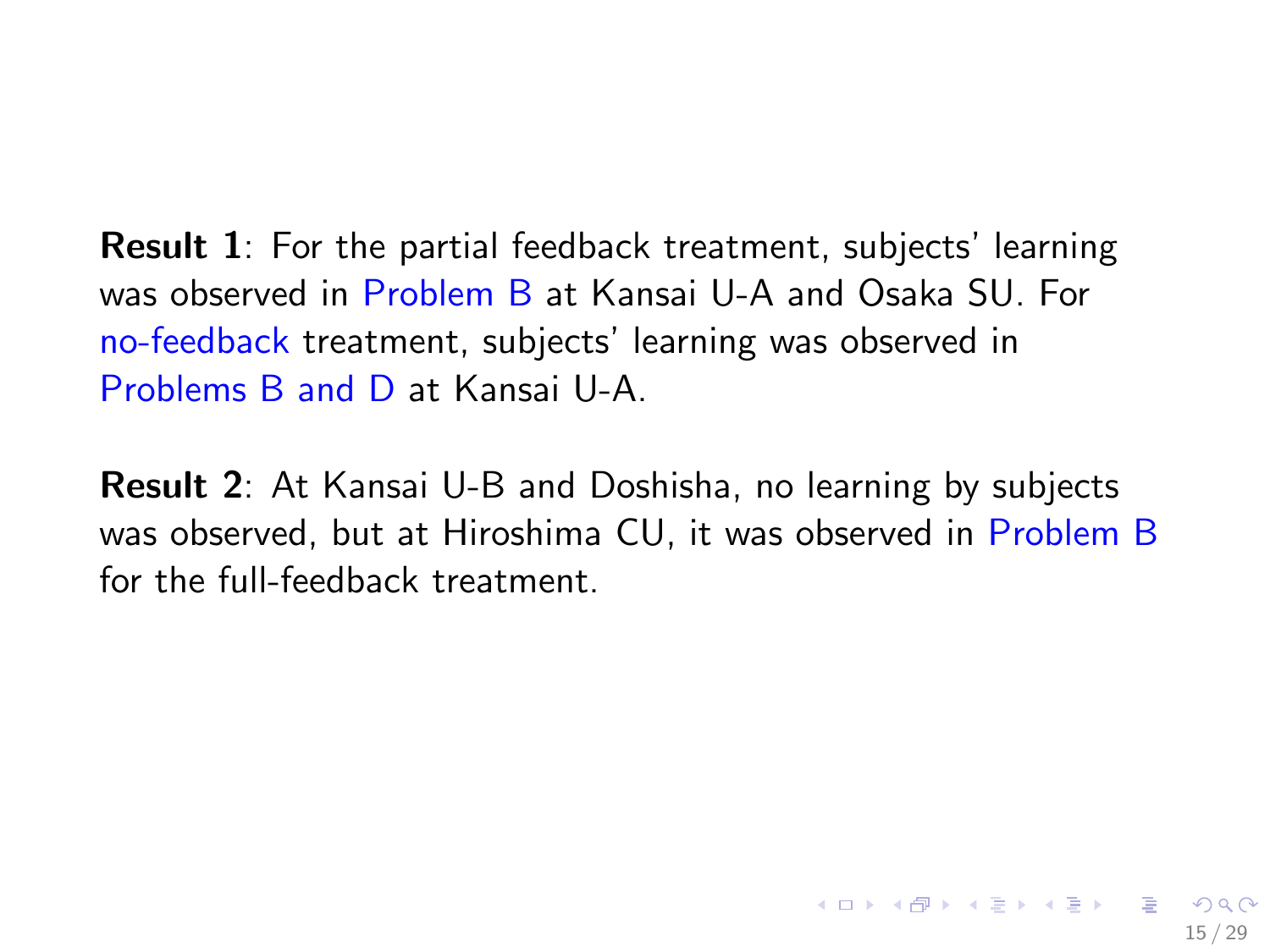Table: *p*-values for one-tailed SR test,  $\Delta FR_{8,1}$ , Group A

|   |          | Kansai U-A |         | Osaka SU |               |         |  |
|---|----------|------------|---------|----------|---------------|---------|--|
|   | No-fb    | Part-fb    | Full-fb |          | No-fb Part-fb | Full-fb |  |
|   | 0.227    | 0.387      | 0.212   | 0.688    | 0.125         | 0.363   |  |
| R | $0.048*$ | $0.001*$   | 0.001   | 0.855    | $0.008*$      | 0.500   |  |
|   | 0.500    | 0.212      | 0.227   | 0.813    | 0.500         | 0.109   |  |
|   | $0.038*$ | ${<}0.001$ | 0.059   | በ 227    | 0.500         | 0.172   |  |

Table: *p*-values for one-tailed SR test,  $\Delta FR_{8,1}$ , Group B

|         | Kansai U-B |                   |       | Doshisha  |         |       | Hiroshima CU |           |
|---------|------------|-------------------|-------|-----------|---------|-------|--------------|-----------|
| $No-fh$ | Part-fb    | $Full-fb$ $No-fb$ |       | Part-fb   | Full-fb | No-fb | Part-fb      | $Full-fh$ |
| 0.066   | 0.668      | $0.115$           | 0.808 | 0.808     | 0.151   | 0.395 | 0.315        | 0.105     |
| 0.402   | < 0.001    | 0.007             | 0.090 | $<$ 0.001 | 0.240   | 0.011 | 0.227        | $0.006*$  |

The asterisk (and blue numerics) indicates that learning was observed. K ロ ▶ K @ ▶ K 할 ▶ K 할 ▶ 이 할 → 9 Q Q →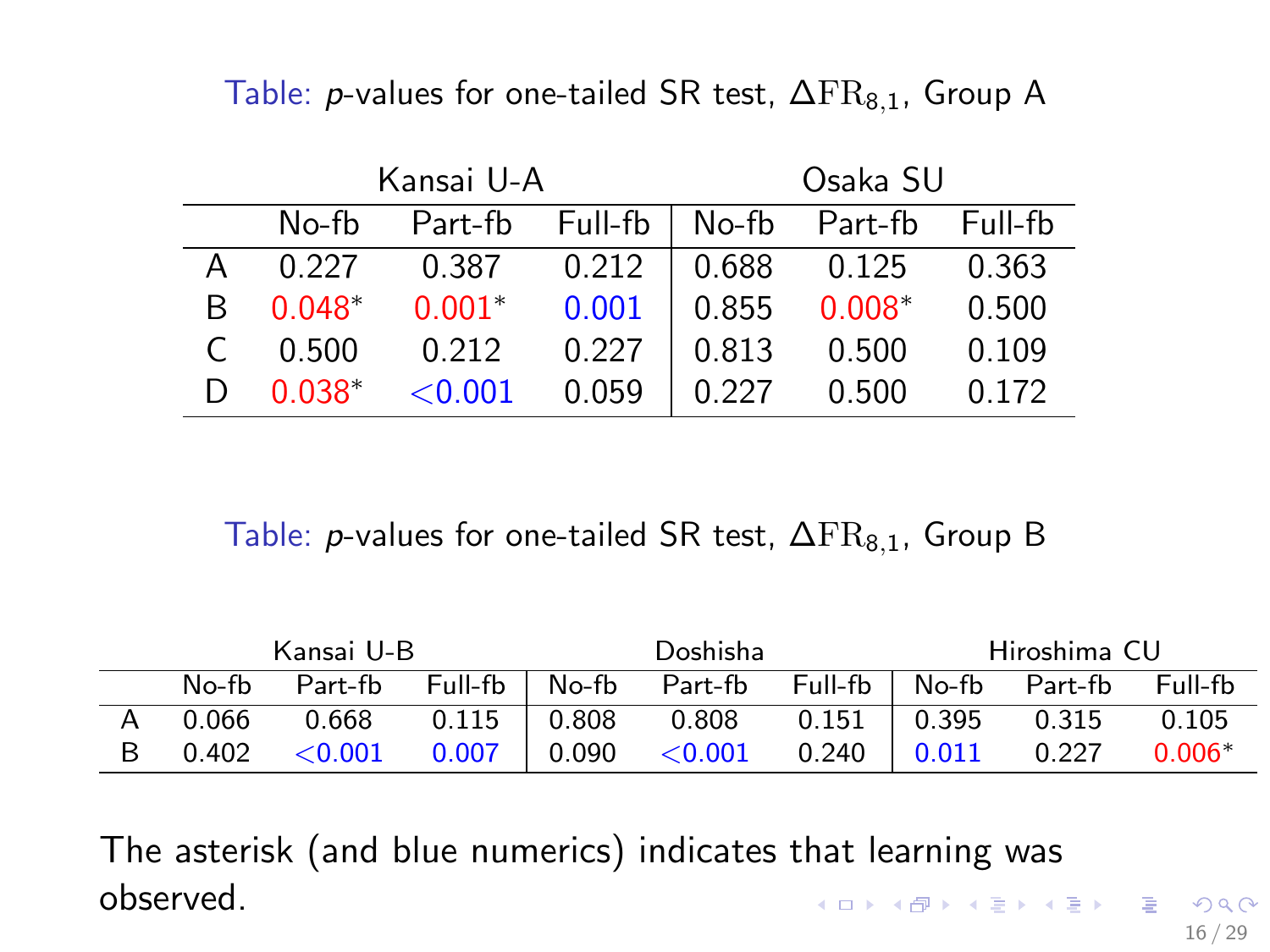#### Table: Frequency of changing alternatives in B8: Kansai U-A (two-sided Fisher exact test).  $n = 20$  for each Problem.

| Part |         |         |           | Full |         |         |           |
|------|---------|---------|-----------|------|---------|---------|-----------|
|      |         | 0 point | 40 points |      |         | 0 point | 40 points |
| A    | freq    | 28      | 72        | A    | freg    | 23      | 77        |
|      | switch  | 14      | 19        |      | switch  | 12      | 13        |
|      | ratio   | 0.500   | 0.264     |      | ratio   | 0.522   | 0.169     |
|      | p-value |         | 0.033     |      | p-value |         | 0.010     |
| B    | freq    | 45      | 55        | B    | freg    | 47      | 53        |
|      | switch  | 13      | 10        |      | switch  | 18      | 5         |
|      | ratio   | 0.289   | 0.182     |      | ratio   | 0.383   | 0.094     |
|      | p-value |         | 0.238     |      | p-value |         | < 0.001   |
| C    | freg    | 34      | 66        | C    | freg    | 24      | 76        |
|      | switch  | 14      | 21        |      | switch  | 10      | 21        |
|      | ratio   | 0.412   | 0.318     |      | ratio   | 0.417   | 0.276     |
|      | p-value |         | 0.382     |      | p-value |         | 0.213     |
| D    | freg    | 37      | 62        | D    | freg    | 46      | 54        |
|      | switch  | 21      | 46        |      | switch  | 21      | 13        |
|      | ratio   | 0.324   | 0.742     |      | ratio   | 0.457   | 0.241     |
|      | p-value |         | < 0.001   |      | p-value |         | 0.034     |

17 / 29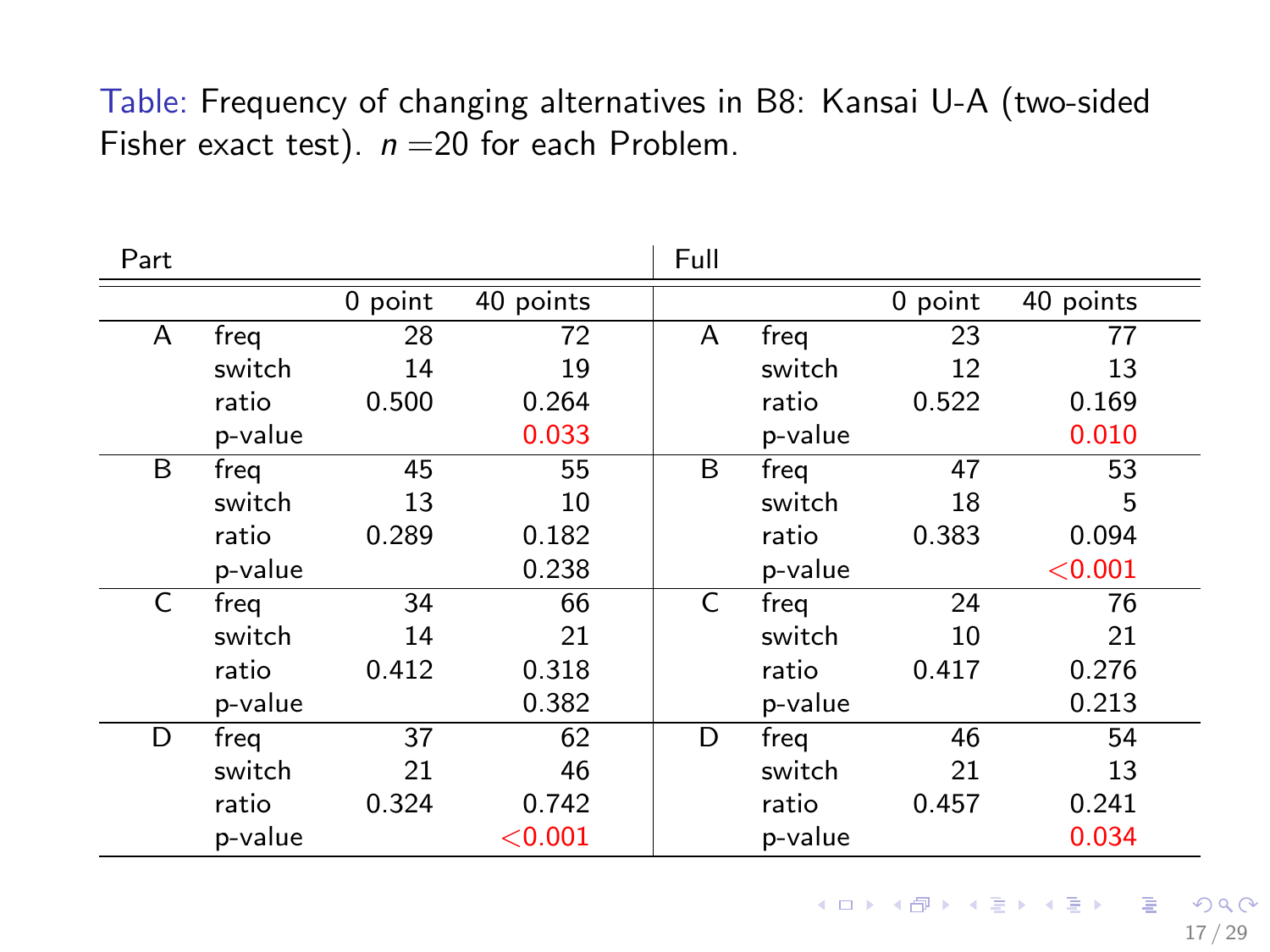Table: Frequency of changing alternatives in B8: Osaka SU (two-sided Fisher exact test). For each binary choice problem, the number of subjects is ten  $(n=10)$ .

| Part |         |           |                | Full |         |           |           |
|------|---------|-----------|----------------|------|---------|-----------|-----------|
|      |         | $0$ point | 40 points      |      |         | $0$ point | 40 points |
| A    | freg    | 18        | 32             | A    | freg    | 11        | 37        |
|      | switch  |           | 4              |      | switch  | 5         |           |
|      | ratio   | 0.389     | 0.125          |      | ratio   | 0.455     | 0.189     |
|      | p-value |           | 0.041          |      | p-value |           | 0.113     |
| B    | freg    | 21        | 29             | B    | freg    | 18        | 32        |
|      | switch  | 6         | 6              |      | switch  | 8         | 8         |
|      | ratio   | 0.286     | 0.207          |      | ratio   | 0.444     | 0.250     |
|      | p-value |           | 0.738          |      | p-value |           | 0.211     |
| C    | freq    | 13        | 37             | C    | freg    | 17        | 33        |
|      | switch  | 6         | $\overline{2}$ |      | switch  | 8         | 13        |
|      | ratio   | 0.462     | 0.054          |      | ratio   | 0.471     | 0.394     |
|      | p-value |           | 0.002          |      | p-value |           | 0.764     |
| D    | freq    | 27        | 23             | D    | freq    | 17        | 33        |
|      | switch  | 12        | 9              |      | switch  | 6         | 15        |
|      | ratio   | 0.444     | 0.391          |      | ratio   | 0.353     | 0.455     |
|      | p-value |           | 0.779          |      | p-value |           | 0.557     |

18 / 29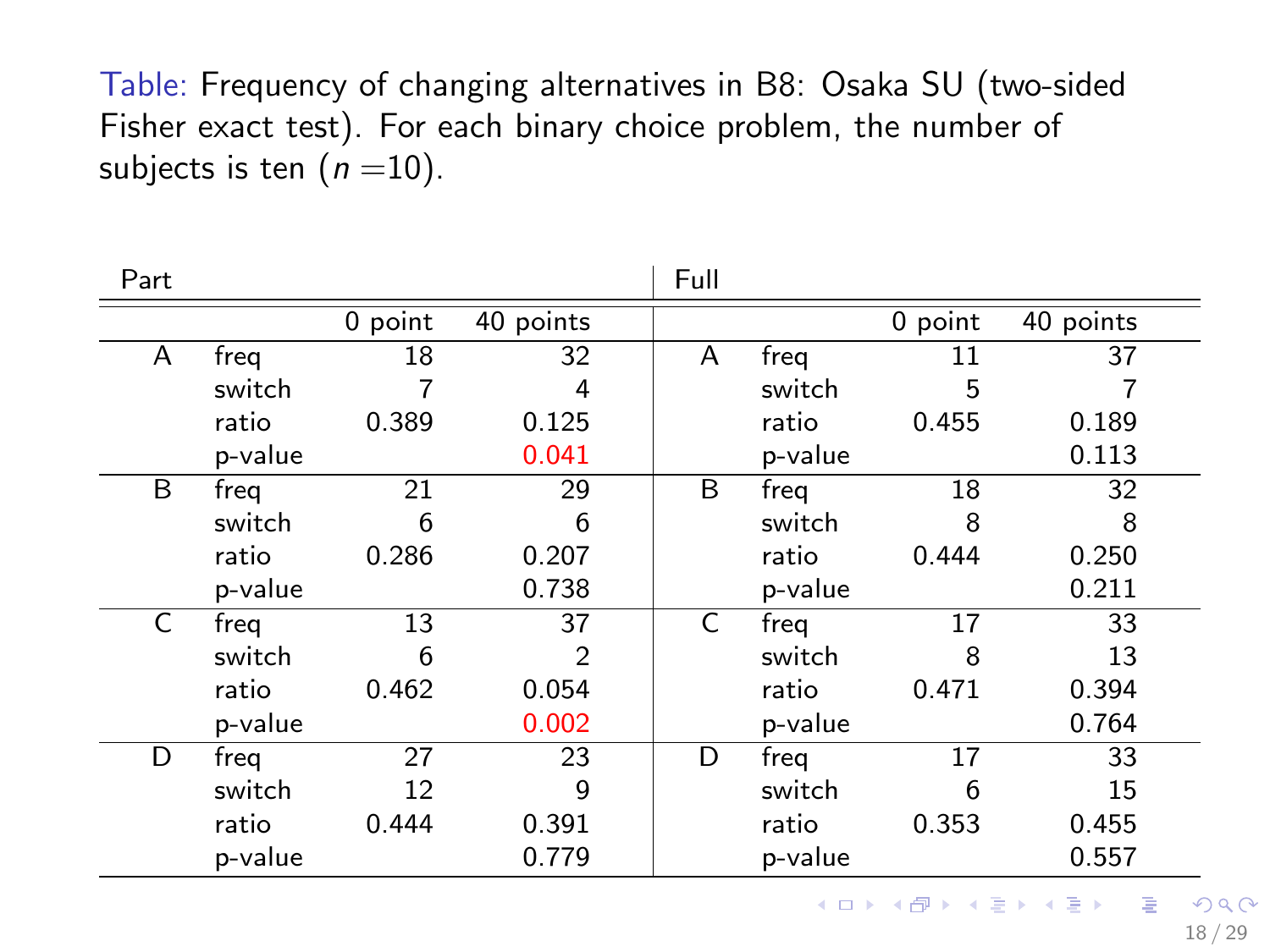Table: Frequency of changing alternatives in B8: Kansai U-B (two-sided Fisher exact test). The number in the parentheses indicates the number of subjects.

| Part |         |         |           | Full |         |         |           |
|------|---------|---------|-----------|------|---------|---------|-----------|
|      |         | 0 point | 40 points |      |         | 0 point | 40 points |
| A    | freg    | 45      | 90        | Α    | freg    | 46      | 99        |
| (27) | switch  | 17      | 30        | (29) | switch  | 21      | 24        |
|      | ratio   | 0.378   | 0.333     |      | ratio   | 0.457   | 0.242     |
|      | p-value |         | 0.702     |      | p-value |         | 0.012     |
| B    | freg    | 54      | 76        | B    | freg    | 87      | 123       |
| (26) | switch  | 25      | 8         | (43) | switch  | 46      | 22        |
|      | ratio   | 0.463   | 0.105     |      | ratio   | 0.529   | 0.179     |
|      | p-value |         | < 0.001   |      | p-value |         | < 0.001   |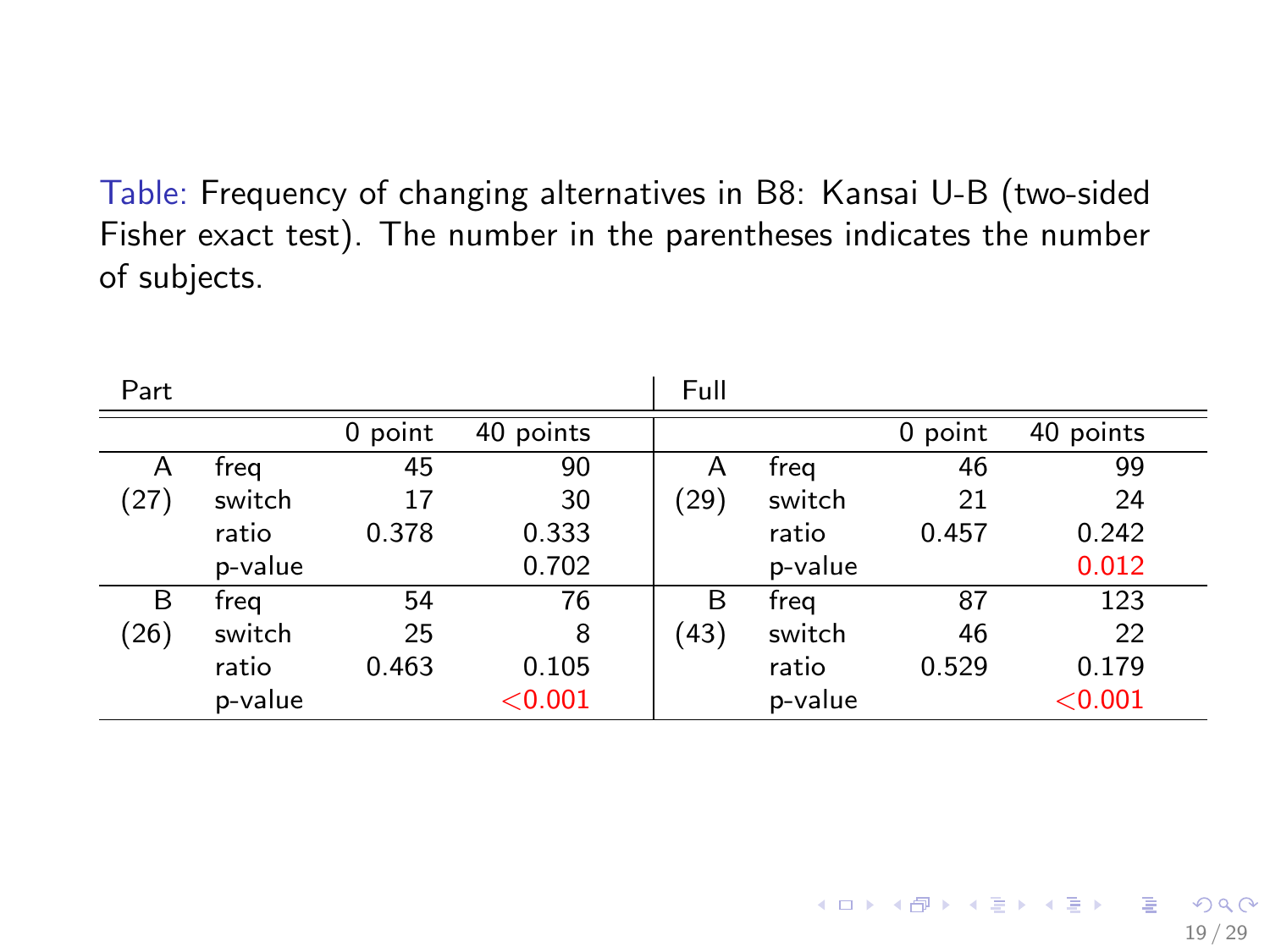Table: Frequency of changing alternatives in B8: Doshisha (two-sided Fisher exact test). The number in the parentheses indicates the number of subjects.

| Part |         |         |           | Full |         |         |           |
|------|---------|---------|-----------|------|---------|---------|-----------|
|      |         | 0 point | 40 points |      |         | 0 point | 40 points |
| A    | freg    | 37      | 103       | Α    | freg    | 25      | 75        |
| (28) | switch  | 11      | 38        | (20) | switch  | 10      | 20        |
|      | ratio   | 0.297   | 0.369     |      | ratio   | 0.400   | 0.267     |
|      | p-value |         | 0.547     |      | p-value |         | 0.218     |
| B    | freg    | 41      | 59        | B    | freg    | 46      | 52        |
| (20) | switch  | 17      | 12        | (20) | switch  | 19      | 14        |
|      | ratio   | 0.415   | 0.203     |      | ratio   | 0.413   | 0.269     |
|      | p-value |         | 0.027     |      | p-value |         | 0.142     |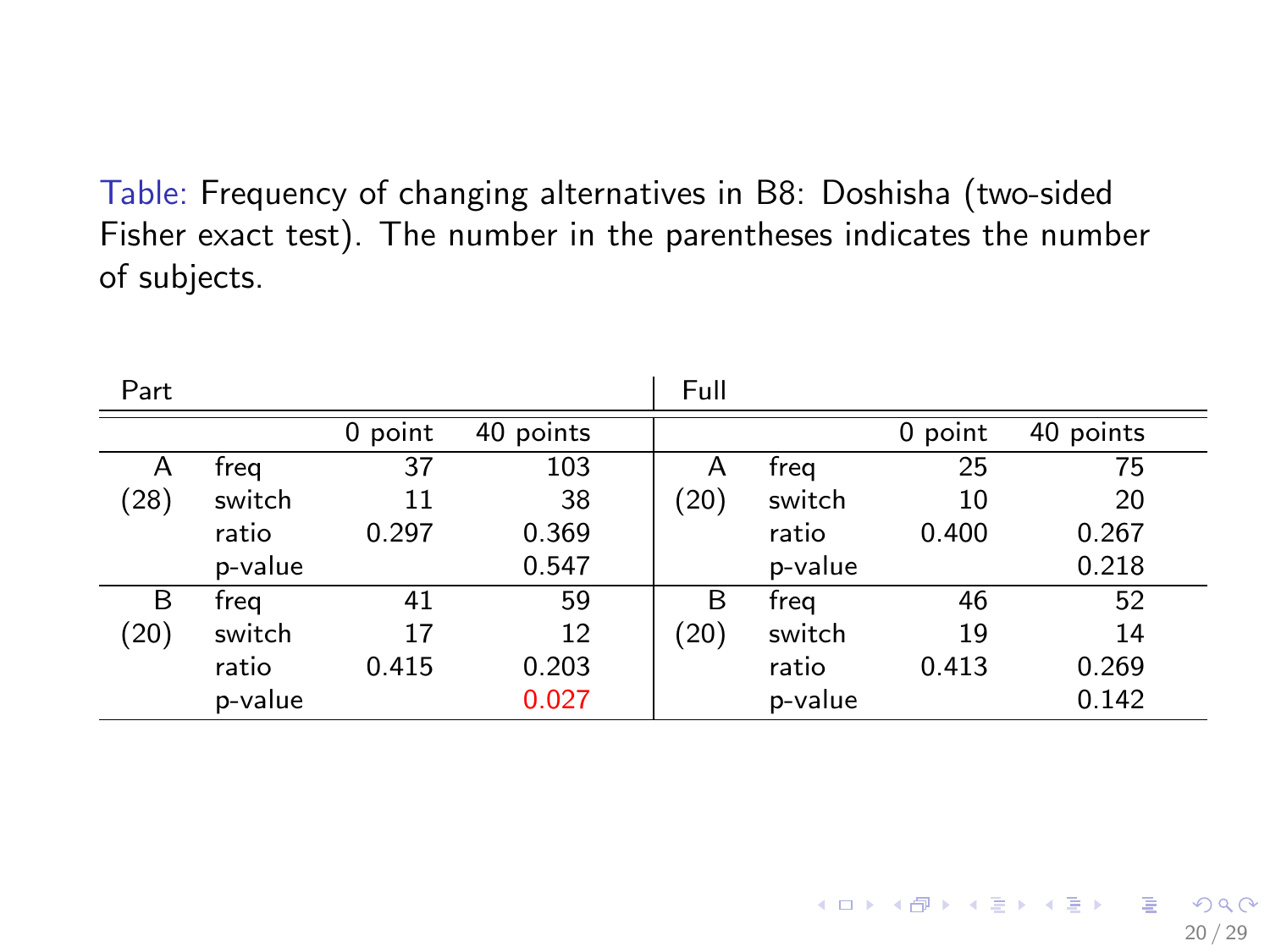Table: Frequency of changing alternatives in B8: Hiroshima CU (two-sided Fisher exact test). The number in the parentheses indicates the number of subjects.

| Par  |         |         |           | Full      |         |         |             |
|------|---------|---------|-----------|-----------|---------|---------|-------------|
|      |         | 0 point | 40 points |           |         | 0 point | $40$ points |
| A    | freg    | 3       | 85        | А         | freg    | 29      | 76          |
| (23) | switch  | 11      | 34        | (21)      | switch  | 15      | 18          |
|      | ratio   | 0.367   | 0.400     |           | ratio   | 0.517   | 0.237       |
|      | p-value |         | 0.830     |           | p-value |         | 0.009       |
| B    | freg    | 48      | 49        | B         | freg    | 35      | 65          |
| (20) | switch  | 22      | 13        | $^{(20)}$ | switch  | 11      | 14          |
|      | ratio   | 0.458   | 0.265     |           | ratio   | 0.314   | 0.215       |
|      | p-value |         | 0.059     |           | p-value |         | 0.335       |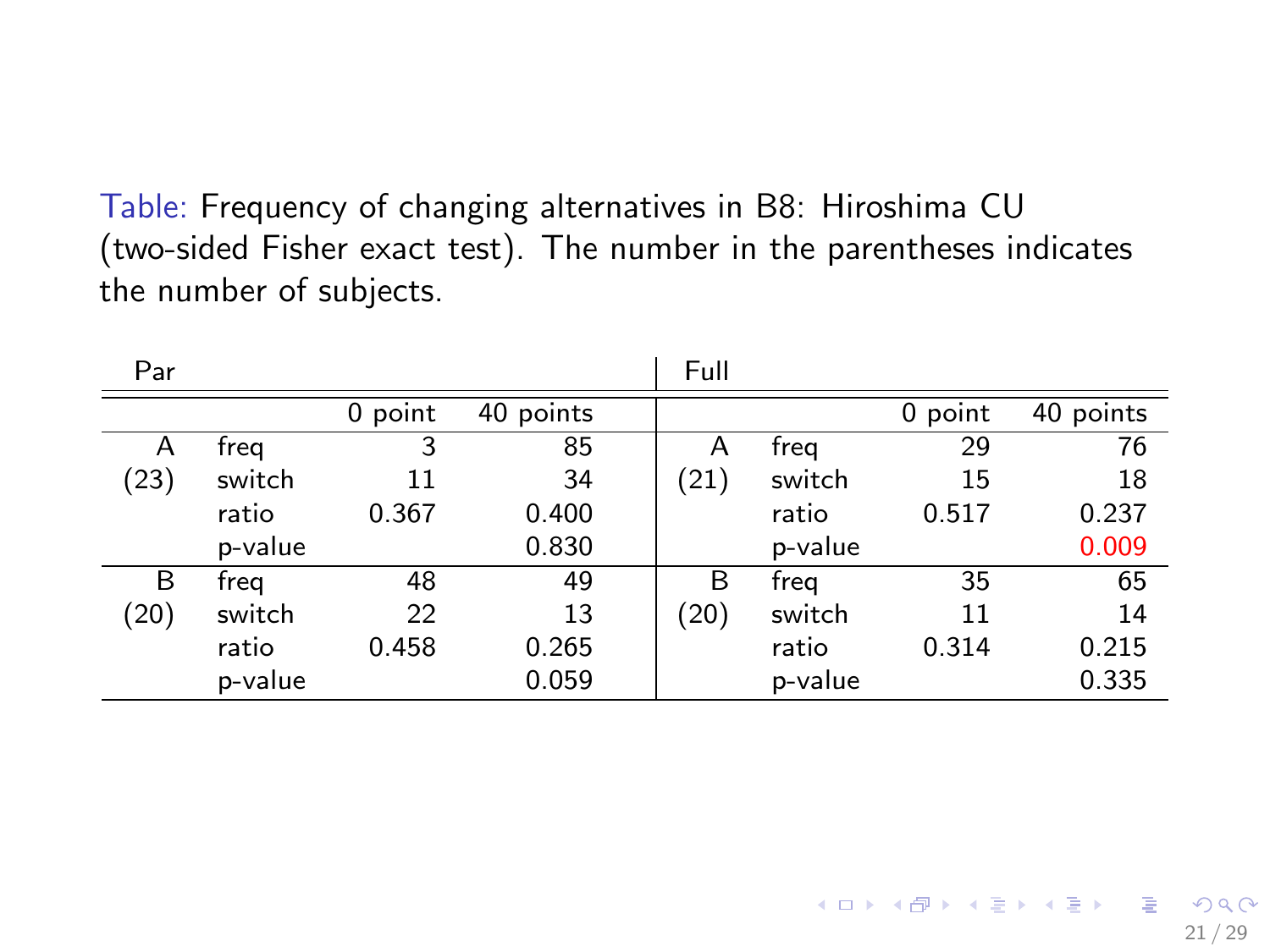Table: Average rate of correct answer.

|              | FR <sub>1</sub> | No-fb | Part-fb | Full-fb | $FR_{8}$ | No-fb | Part-fb | Full-fb |
|--------------|-----------------|-------|---------|---------|----------|-------|---------|---------|
| Kansai U-A   | Α               | 0.530 | 0.630   | 0.680   | A        | 0.590 | 0.660   | 0.760   |
|              | B               | 0.380 | 0.450   | 0.440   | B        | 0.600 | 0.710   | 0.790   |
|              |                 | 0.690 | 0.530   | 0.560   | C        | 0.730 | 0.640   | 0.650   |
|              | D               | 0.430 | 0.510   | 0.550   | D        | 0.620 | 0.770   | 0.750   |
| Osaka SU     | A               | 0.700 | 0.720   | 0.580   | A        | 0.660 | 0.820   | 0.660   |
|              | B               | 0.460 | 0.440   | 0.620   | B        | 0.380 | 0.820   | 0.760   |
|              | C               | 0.660 | 0.700   | 0.600   | C        | 0.680 | 0.740   | 0.720   |
|              | D               | 0.480 | 0.440   | 0.400   | D        | 0.560 | 0.480   | 0.620   |
| Kansai U-B   | А               | 0.680 | 0.593   | 0.641   | A        | 0.733 | 0.556   | 0.683   |
|              | B               | 0.452 | 0.492   | 0.493   | B        | 0.519 | 0.800   | 0.707   |
| Doshisha     | А               | 0.622 | 0.614   | 0.670   | A        | 0.585 | 0.536   | 0.750   |
|              | B               | 0.490 | 0.500   | 0.490   | B        | 0.620 | 0.770   | 0.630   |
| Hiroshima CU | А               | 0.560 | 0.626   | 0.571   | A        | 0.570 | 0.617   | 0.667   |
|              | В               | 0.420 | 0.510   | 0.430   | B        | 0.580 | 0.610   | 0.710   |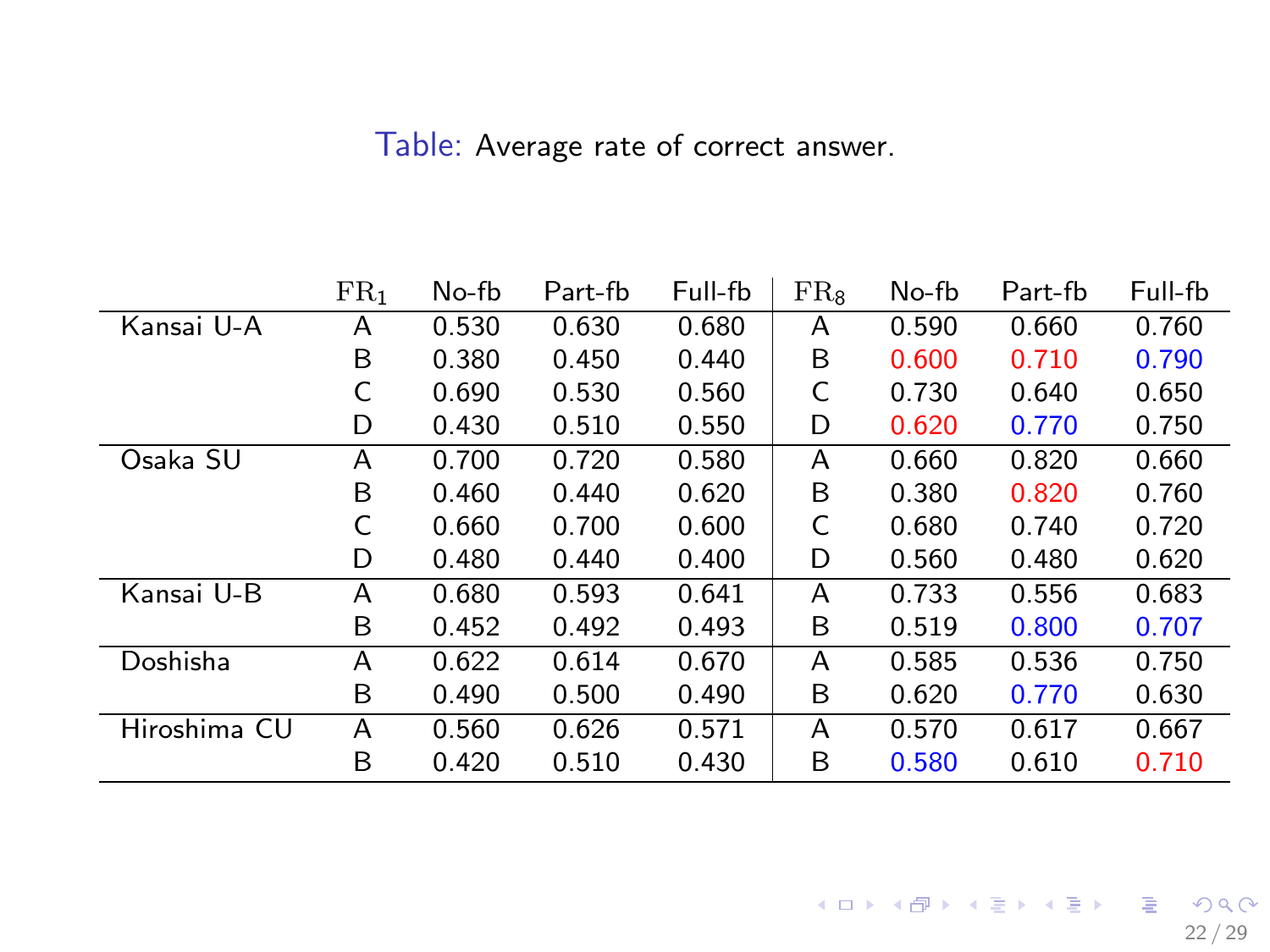Definition 2: For each binary choice problem, we consider that subjects who have learned in the binary choice problem meaningfully learned the underlying structure of weighted voting games if (a) the elements of  $FR<sub>9</sub>$  of experienced subjects is, on average, significantly larger than those of  $FR<sub>1</sub>$  of inexperienced subjects, (b) the WSLS strategy is not observed in the 9th and 12th blocks for partial-feedback or full-feedback treatments, and (c) the rates of correct answers are at least  $60\%$  in the 9th and 12th blocks, regardless of feedback treatments.

- If subjects were confident in what they had learned up to the 40th period, they would not engage in the WSLS strategy in the 9th block.
- If the WSLS strategy was observed in the  $12$ th block, then the conviction should have fluctuated.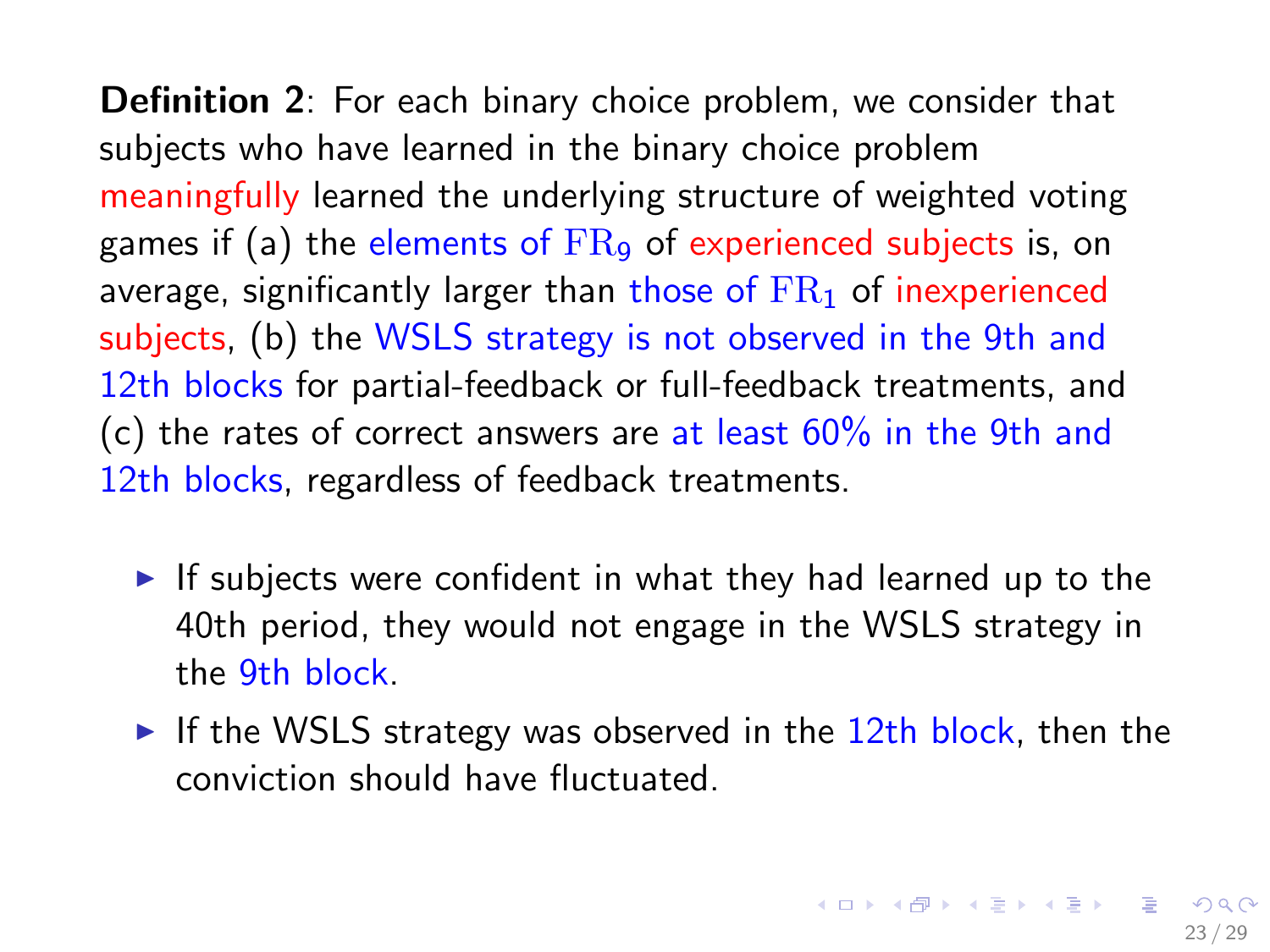<span id="page-23-0"></span>Result 3: Meaningful leaning was not observed at Osaka SU for any binary choice problems in any treatments, while it was observed at Kansai U-A in Problem D for no-feedback treatment (average rages of correct answer is 0.60 in B9 and 0.66 in B12, respectively).

Result 4: Meaningful leaning was not observed at Kansai U-B, Doshisha, and Hiroshima CU for any binary choice problems in any treatments.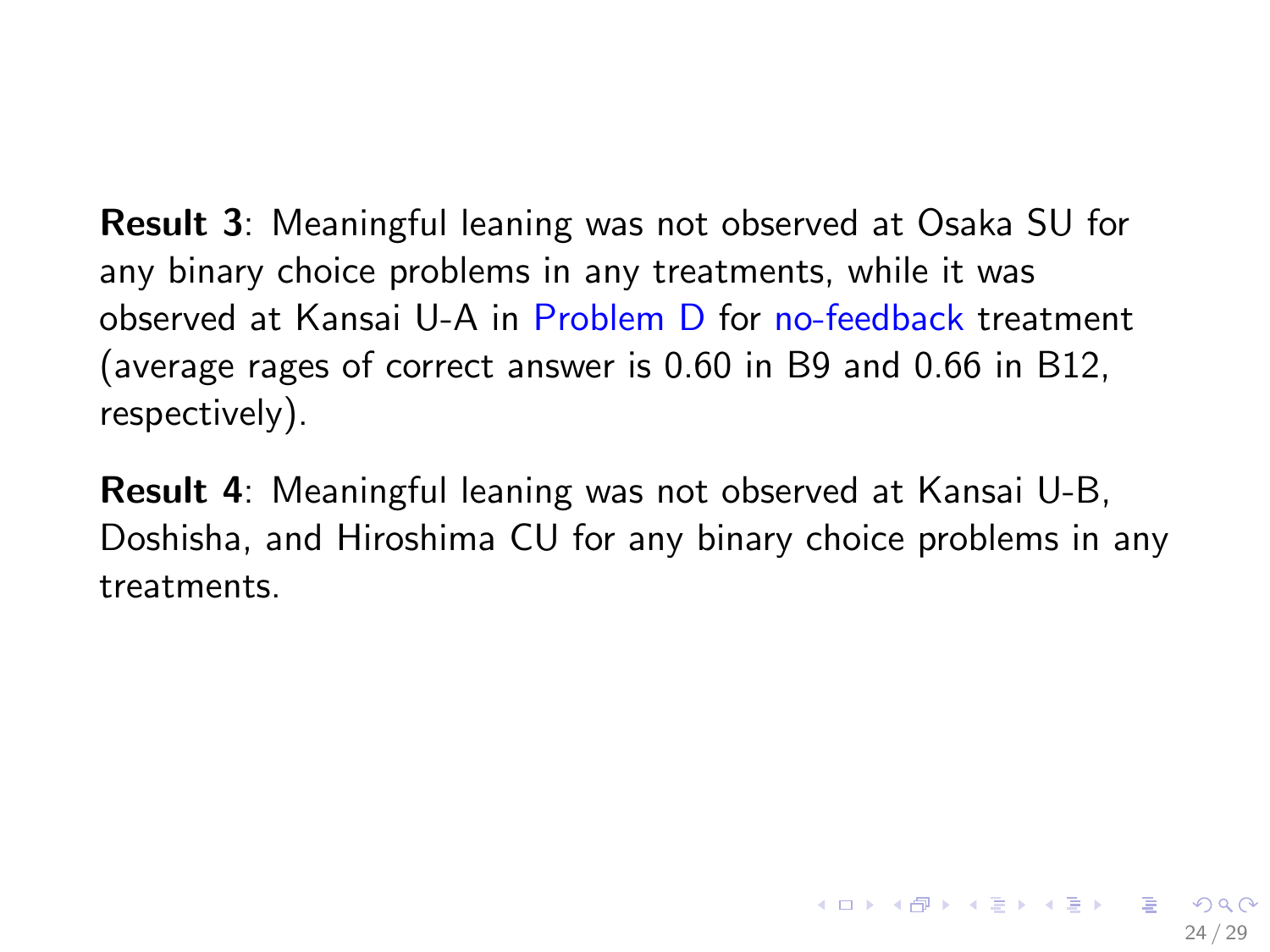<span id="page-24-0"></span>Table: Average rate of correct answer: Kansai U-A, Osaka SU

|                                 |       | Kansai U-A |         |       | Osaka SU |            |
|---------------------------------|-------|------------|---------|-------|----------|------------|
| Problem A                       | No-fb | Part-fb    | Full-fb | No-fb | Part-fb  | Full-fb    |
| Inexperienced $(FR_1)$          | 0.530 | 0.630      | 0.680   | 0.700 | 0.720    | 0.580      |
| Experienced $(\text{FR}_9)$     | 0.670 | 0.500      | 0.560   | 0.620 | 0.480    | 0.380      |
| p-value                         | 0.089 | 0.316      | 0.322   | 0.682 | 0.166    | 0.313      |
| Experienced $(\text{FR}_{12})$  | 0.760 | 0.450      | 0.590   | 0.680 | 0.500    | 0.560      |
|                                 |       |            |         |       |          |            |
| Problem B                       | No-fb | Part-fb    | Full-fb | No-fb | Part-fb  | Full-fb    |
| Inexperienced $(\mathrm{FR}_1)$ | 0.380 | 0.450      | 0.440   | 0.460 | 0.440    | 0.620      |
| Experienced $(FR9)$             | 0.500 | 0.540      | 0.490   | 0.360 | 0.440    | 0.500      |
| p-value                         | 0.243 | 0.260      | 0.466   | 0.328 | 0.971    | 0.323      |
| Experienced $(\text{FR}_{12})$  | 0.620 | 0.770      | 0.620   | 0.440 | 0.740    | 0.660      |
|                                 |       |            |         |       |          |            |
| Problem C                       | No-fb | Part-fb    | Full-fb | No-fb | Part-fb  | Full-fb    |
| Inexperienced $(\mathrm{FR}_1)$ | 0.690 | 0.530      | 0.560   | 0.660 | 0.700    | 0.600      |
| Experienced $(FR9)$             | 0.620 | 0.640      | 0.730   | 0.740 | 0.620    | 0.540      |
| p-value                         | 0.777 | 0.206      | 0.034   | 0.498 | 0.449    | 0.625      |
| Experienced $(\text{FR}_{12})$  | 0.650 | 0.620      | 0.230   | 0.720 | 0.640    | 0.630      |
|                                 |       |            |         |       |          |            |
| Problem D                       | No-fb | Part-fb    | Full-fb | No-fb | Part-fb  | Full-fb    |
| Inexperienced $(\mathrm{FR}_1)$ | 0.430 | 0.510      | 0.550   | 0.480 | 0.380    | 0.400      |
| Experienced $(FR9)$             | 0.620 | 0.610      | 0.510   | 0.200 | 0.440    | 0.600      |
| p-value                         | 0.031 | 0.182      | 0.560   | 0.024 | 0.456    | 0.103<br>ă |
|                                 |       |            |         |       |          |            |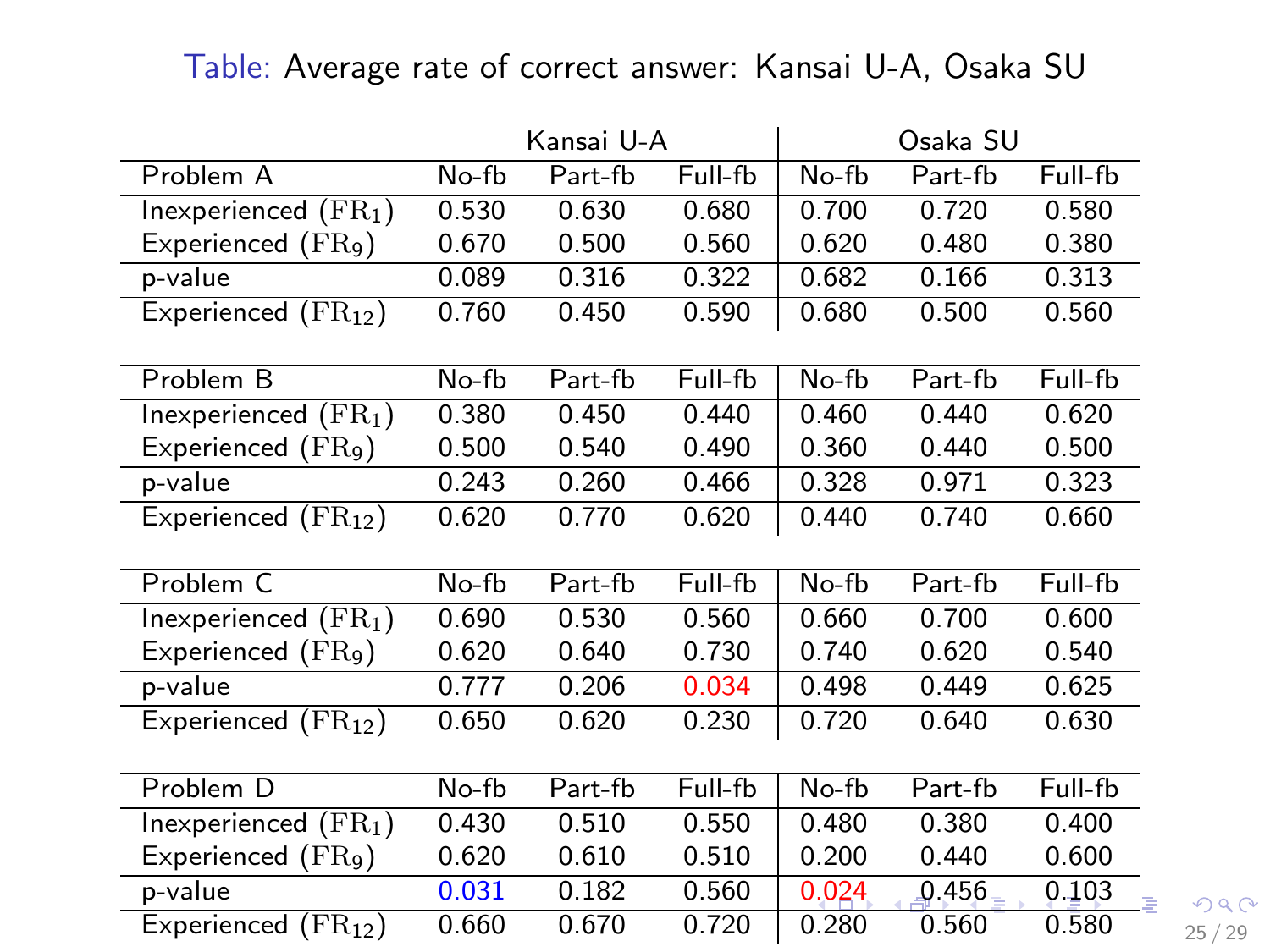#### <span id="page-25-0"></span>Table: average rate of correct answer: Kansai U-B, Doshisha, Hiroshima CU

|                          | Kansai U-B |         |         | Doshisha |         |         | Hiroshima CU |         |         |
|--------------------------|------------|---------|---------|----------|---------|---------|--------------|---------|---------|
| $\overline{A}$           | No-fb      | Part-fb | Full-fb | $No-fb$  | Part-fb | Full-fb | No-fb        | Part-fb | Full-fb |
| $\rm FR_1$ )             | 0.680      | 0.593   | 0.641   | 0.622    | 0.614   | 0.670   | 0.560        | 0.626   | 0.571   |
| $\langle FR_{9} \rangle$ | 0.689      | 0.685   | 0.586   | 0.690    | 0.610   | 0.560   | 0.590        | 0.410   | 0.560   |
| p-value                  | 0.840      | 0.136   | 0.632   | 0.305    | 0.885   | 0.258   | 0.569        | < 0.001 | 0.891   |
| $(FR_{12})$              | 0.634      | 0.810   | 0.676   | 0.690    | 0.600   | 0.640   | 0.650        | 0.550   | 0.670   |
|                          |            |         |         |          |         |         |              |         |         |
| B                        | No-fb      | Part-fb | Full-fb | No-fb    | Part-fb | Full-fb | No-fb        | Part-fb | Full-fb |
| $(FR_1)$                 | 0.452      | 0.492   | 0.493   | 0.490    | 0.500   | 0.490   | 0.420        | 0.510   | 0.430   |
| (FRq)                    | 0.538      | 0.563   | 0.469   | 0.541    | 0.636   | 0.460   | 0.520        | 0.548   | 0.571   |
| p-value                  | 0.231      | 0.270   | 0.761   | 0.581    | 0.039   | 0.517   | 0.235        | 0.475   | 0.069   |
| $(FR_{12})$              | 0.501      | 0.732   | 0.791   | 0.541    | 0.836   | 0.640   | 0.620        | 0.739   | 0.676   |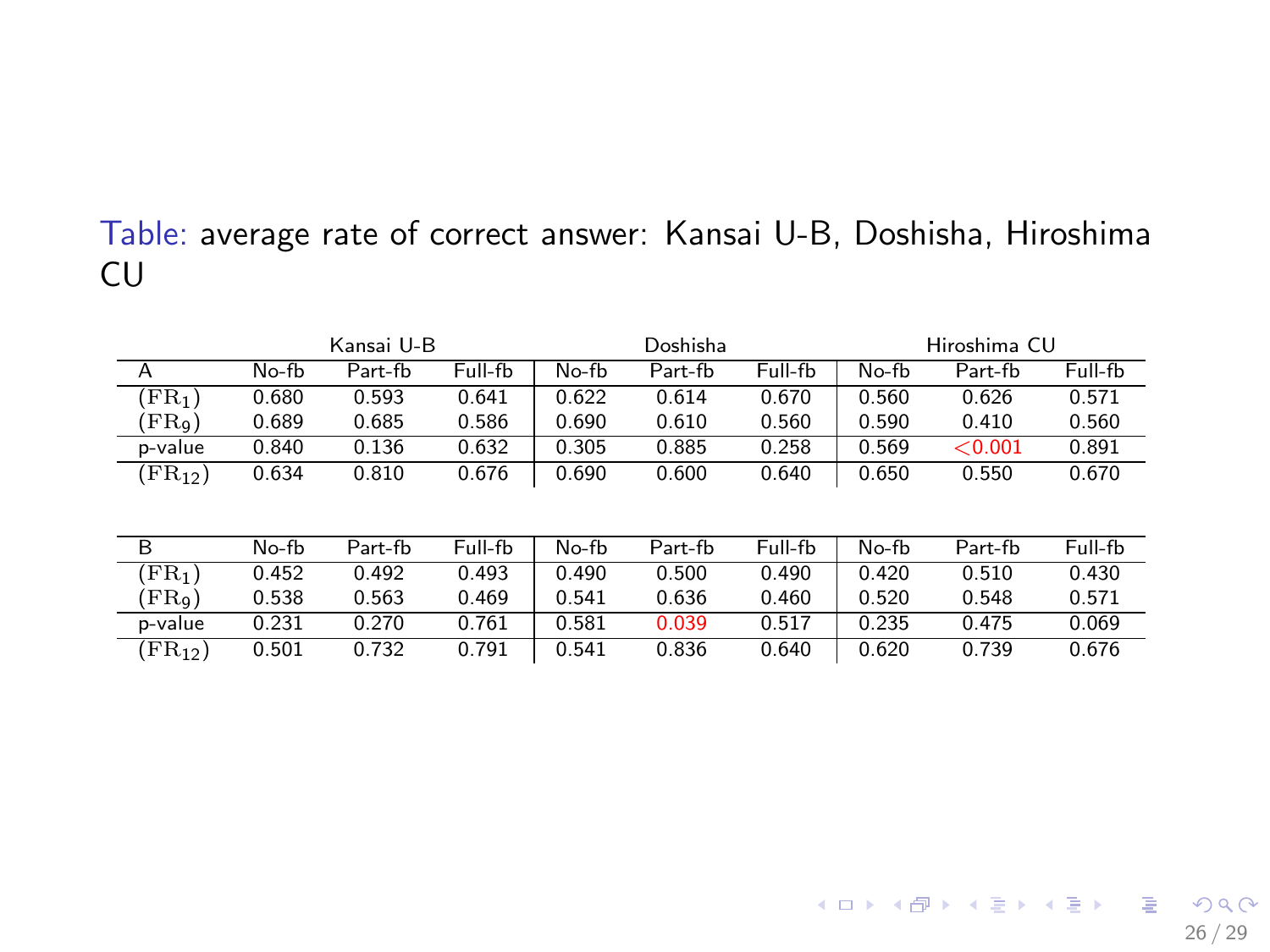- $\triangleright$  Meaningful learning in a weaker sense (without (2) and (3) for learning, and without (b) and (c) for meaningful learning) was observed at Kansai U-A, Doshisha as well as Osaka University and the University of Tsukuba (Guerci et al., 2017; Watanabe 2018).
- $\triangleright$  The Raven scores of the subjects at Osaka U and Tsukuba (12.3 and 12.5) are, on average, significantly higher than those of subjects at Kansai U-A., Kansai U-B, Doshisha, OSU, and HCU (11.2, 11.5, 11.5, 10.6, and 10.9, respectively).

Result 5: In this experiment, meaningful leaning in a weaker sense of the underlying structure of weighted voting was observed at schools where subjects' ability for pattern recognition of their payoffs is relatively high.

Subjects' ability for pattern recognition is related to their ability for meaningful learning in weighted voting.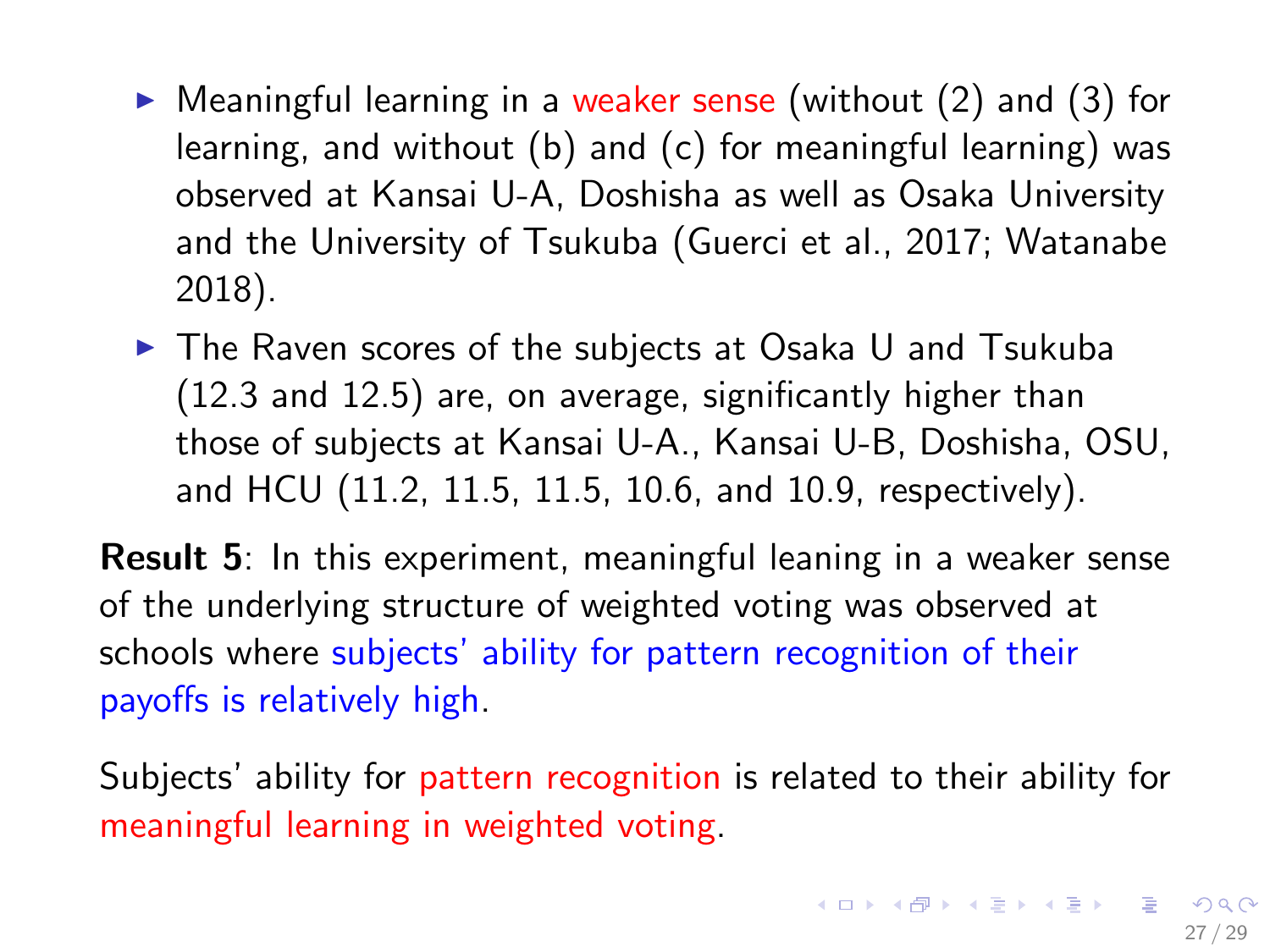# 3. Conclusion

All the following hypotheses were affirmatively confirmed.

Hypothesis 1: Immediate payoff-related feedback information confuses subjects and induces them to chose the WSLS strategy.

Hypothesis 2: Meaningful learning of the underlying structure of weighted voting is observed at experimental sites where subjects have, on average, relatively higher ability for pattern recognition of their payoffs.

- $\triangleright$  Hypotheses 1 and 2 were affirmatively confirmed.  $\Rightarrow$  It would be difficult for non-student general public to infer the underlying structure of weighted voting.
- $\triangleright$  Then, how should we provided them with information in their learning process? As noted in the Introduction, weighted voting is a popular collective decision-making system. We should use it better.